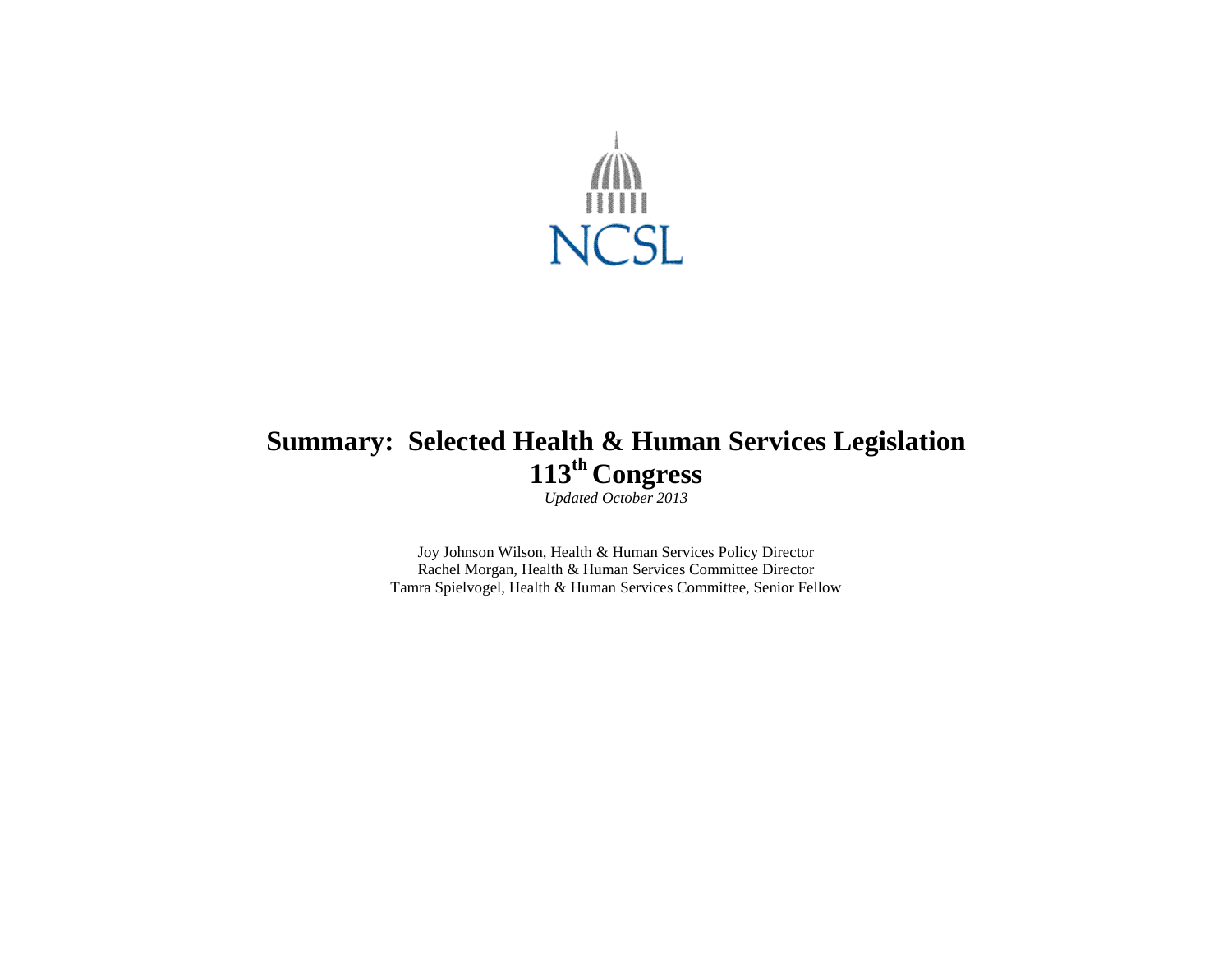#### **TABLE OF CONTENTS**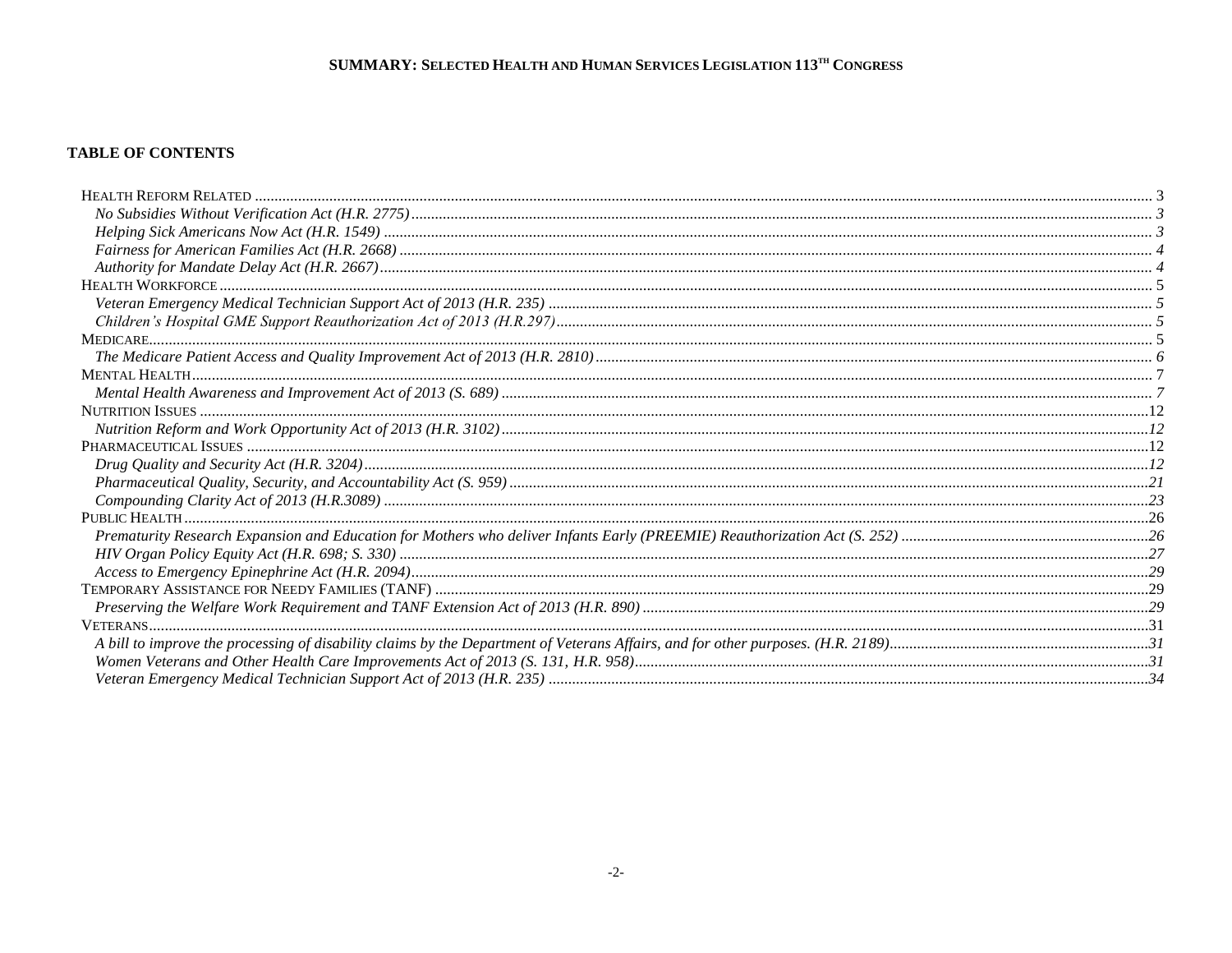| <b>LEGISLATION</b>                                                                                                                   | DESCRIPTION/STATE ISSUES/SUMMARY                                                                                                                                                                                                                                                                                                                                                                                                                                                                                                                       | <b>LEGISLATIVE ACTION</b>                                                                                                      | <b>NCSL POLICY, CORRESPONDENCE &amp;</b><br><b>PUBLICATIONS</b>    |
|--------------------------------------------------------------------------------------------------------------------------------------|--------------------------------------------------------------------------------------------------------------------------------------------------------------------------------------------------------------------------------------------------------------------------------------------------------------------------------------------------------------------------------------------------------------------------------------------------------------------------------------------------------------------------------------------------------|--------------------------------------------------------------------------------------------------------------------------------|--------------------------------------------------------------------|
| <b>HEALTH REFORM</b><br><b>RELATED</b>                                                                                               |                                                                                                                                                                                                                                                                                                                                                                                                                                                                                                                                                        |                                                                                                                                |                                                                    |
| <b>No Subsidies Without</b><br><b>Verification Act (H.R.</b><br>2775)<br><b>Sponsor: Representative</b><br><b>Black</b> $(R$ - $PA)$ | <b>Description</b><br>Prohibits the distribution of premium tax credits<br>and cost reduction subsidies under the<br>Affordable Care Act (ACA) before a program is<br>in place to verify household income and other<br>coverage qualifications is operational.                                                                                                                                                                                                                                                                                         | Adopted in the House by<br>recorded vote, 235 yeas-<br>191 nays. [H. Rpt. 113-<br>206 filed] (09-12-2013).                     | <b>NCSL Policy</b><br>• NCSL has no policy.                        |
|                                                                                                                                      | <b>State Issues</b><br>May alter state processes for enrollment in the<br>health insurance marketplaces.                                                                                                                                                                                                                                                                                                                                                                                                                                               |                                                                                                                                |                                                                    |
|                                                                                                                                      | <b>Summary</b><br>Prohibits the distribution of premium tax credits<br>and cost reduction subsidies under the ACA<br>before a program is in place to verify household<br>income and other coverage qualifications is<br>operational.                                                                                                                                                                                                                                                                                                                   |                                                                                                                                |                                                                    |
| <b>Helping Sick Americans</b><br><b>Now Act (H.R. 1549)</b><br><b>Sponsor: Representative</b><br>Pitts $(R$ -PA)                     | <b>Description</b><br>Amends the Public Health Act to direct the<br>$\blacksquare$<br>Department of Health and Human Services<br>(HHS) to transfer unobligated amounts of from<br>the Prevention and Public Health Fund (PPHF)<br>for fiscal years (FY) 2013 through 2016 to help<br>carry out a program that provides temporary<br>health insurance for qualified individuals with<br>pre-existing health conditions.<br><b>State Issues</b><br>Terminates the Prevention and Public Health<br>٠<br>Fund after 2016 and authorizes \$5 billion for an | Reported favorably to the<br>٠<br>House by the House<br>Committee on Energy<br>and Commerce [H. Rept.<br>113-45] (04/19/2013). | <b>NCSL Policy</b><br>$\overline{\phantom{a}}$ NCSL has no policy. |
|                                                                                                                                      | optional state-based high risk pool program for<br>calendar year 2014.<br><b>Summary</b><br>Redirects funding to the Pre-existing Condition                                                                                                                                                                                                                                                                                                                                                                                                            |                                                                                                                                |                                                                    |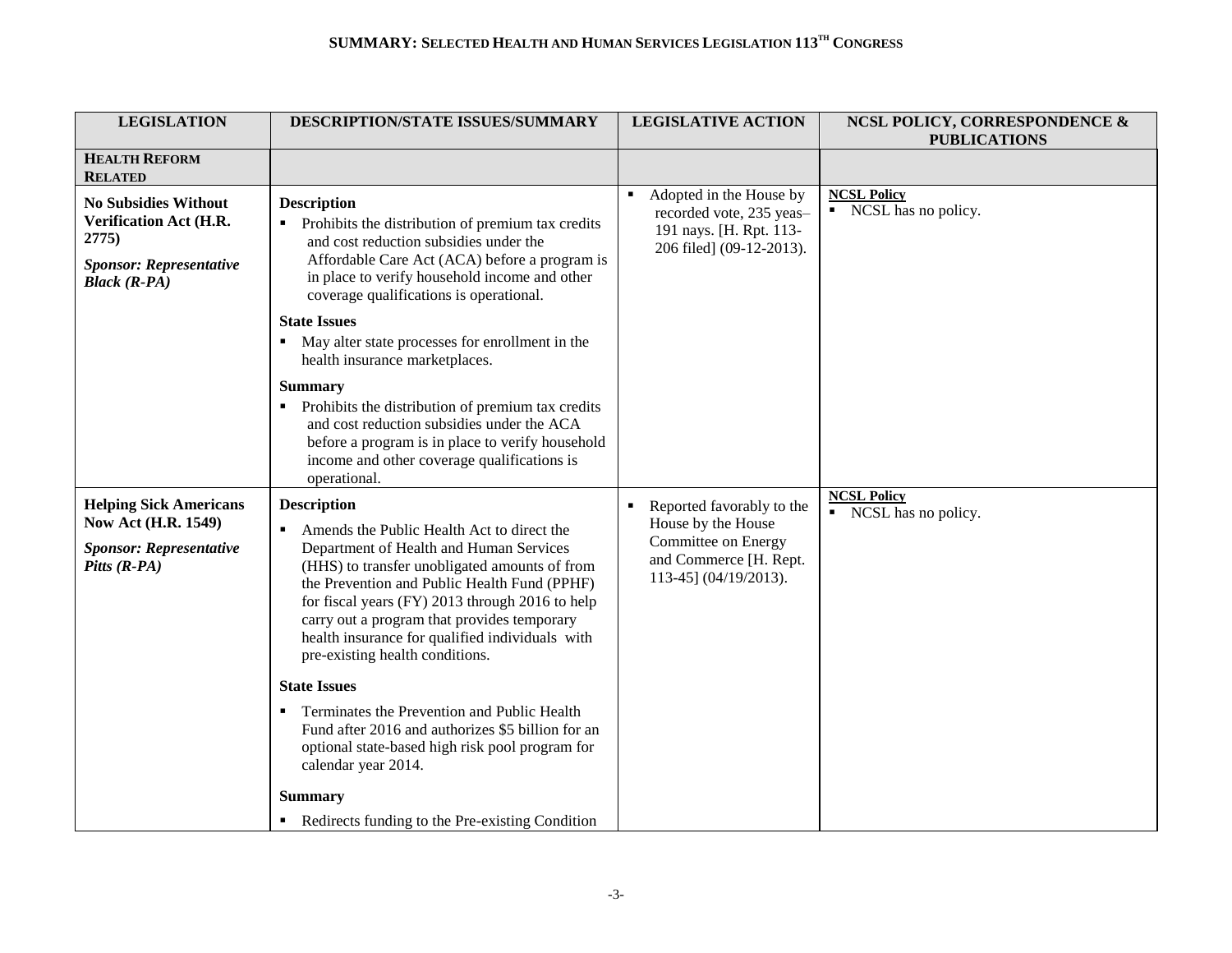| <b>LEGISLATION</b>                                                                                           | DESCRIPTION/STATE ISSUES/SUMMARY                                                                                                                                                                                  | <b>LEGISLATIVE ACTION</b>                                                     | <b>NCSL POLICY, CORRESPONDENCE &amp;</b><br><b>PUBLICATIONS</b> |
|--------------------------------------------------------------------------------------------------------------|-------------------------------------------------------------------------------------------------------------------------------------------------------------------------------------------------------------------|-------------------------------------------------------------------------------|-----------------------------------------------------------------|
|                                                                                                              | Insurance Program (PCIP) from the PPHF for<br>FY 2013 through 2016.                                                                                                                                               |                                                                               |                                                                 |
|                                                                                                              | Eliminates the requirement that enrollees go<br>without insurance coverage for the six-months<br>prior to enrolling in the program as a condition<br>of eligibility.                                              |                                                                               |                                                                 |
|                                                                                                              | Directs approximately \$4 billion to the PCIP,<br>and provides \$840 million in deficit reduction.                                                                                                                |                                                                               |                                                                 |
| <b>Fairness for American</b><br>Families Act (H.R. 2668)<br><b>Sponsor: Representative</b><br>Young $(R-IN)$ | <b>Description</b><br>Amends the Internal Revenue Code, as amended<br>$\blacksquare$<br>by the PPACA, to delay until 2015 the<br>requirement that individuals maintain minimal<br>essential health care coverage. | Adopted in the House,<br>٠.<br>251 yeas - 174 nays<br>(07/17/2013).           | <b>NCSL Policy</b><br>NCSL has no policy.<br>٠                  |
|                                                                                                              | <b>State Issues</b><br>• Affects states as employers.                                                                                                                                                             |                                                                               |                                                                 |
|                                                                                                              | <b>Summary</b><br>Amends the Internal Revenue Code, as amended<br>by the PPACA, to delay until 2015 the<br>requirement that individuals maintain minimal<br>essential health care coverage.                       |                                                                               |                                                                 |
| <b>Authority for Mandate</b><br><b>Delay Act (H.R. 2667)</b><br><b>Sponsor: Representative</b>               | <b>Description</b><br>• Delays by one year the implementation of the<br>employer mandate requiring employers of 50 or<br>more employees to provide essential minimum<br>coverage.                                 | Adopted in the House,<br>$\blacksquare$<br>264 yeas-161 nays<br>(07/17/2013). | <b>NCSL Policy</b><br>NCSL has no policy.<br>٠                  |
|                                                                                                              | <b>State Issues</b><br>Affects states as employers.<br><b>Summary</b><br>Amends the ACA to delay until 2015                                                                                                       |                                                                               |                                                                 |
|                                                                                                              | enforcement of requirements that large                                                                                                                                                                            |                                                                               |                                                                 |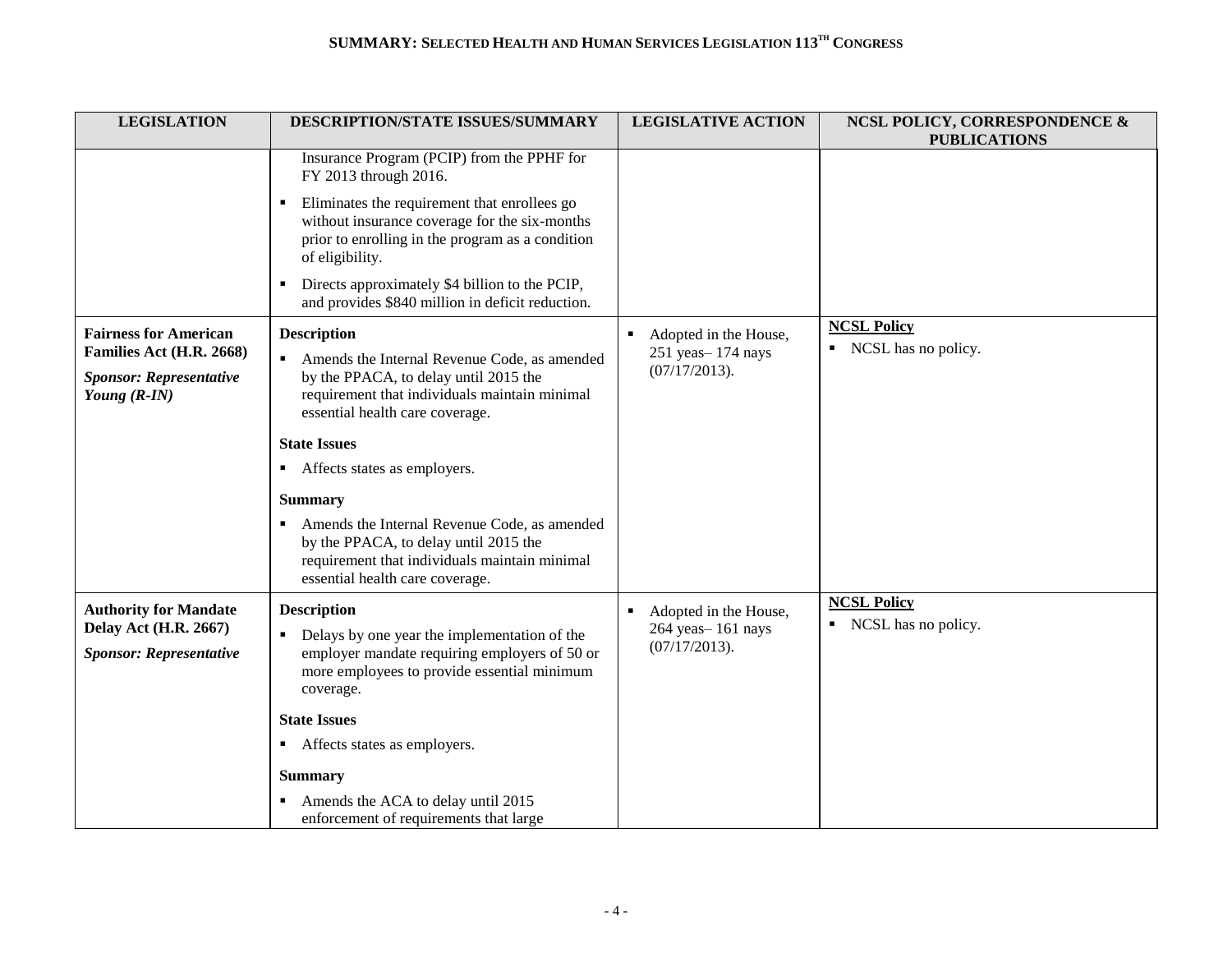| <b>LEGISLATION</b>                                                                                                                              | <b>DESCRIPTION/STATE ISSUES/SUMMARY</b>                                                                                                                                                                                                                                                                                                                                                                                                                                                                                                            | <b>LEGISLATIVE ACTION</b>                                                                                          | <b>NCSL POLICY, CORRESPONDENCE &amp;</b><br><b>PUBLICATIONS</b>                                                                                                                                                                                                                                                                     |
|-------------------------------------------------------------------------------------------------------------------------------------------------|----------------------------------------------------------------------------------------------------------------------------------------------------------------------------------------------------------------------------------------------------------------------------------------------------------------------------------------------------------------------------------------------------------------------------------------------------------------------------------------------------------------------------------------------------|--------------------------------------------------------------------------------------------------------------------|-------------------------------------------------------------------------------------------------------------------------------------------------------------------------------------------------------------------------------------------------------------------------------------------------------------------------------------|
|                                                                                                                                                 | employers offer their full-time employees the<br>opportunity to enroll in minimum essential<br>coverage.<br>Delays the effective date of related reporting<br>٠<br>requirements for employers and for providers of<br>minimum essential coverage.                                                                                                                                                                                                                                                                                                  |                                                                                                                    |                                                                                                                                                                                                                                                                                                                                     |
| <b>HEALTH WORKFORCE</b>                                                                                                                         |                                                                                                                                                                                                                                                                                                                                                                                                                                                                                                                                                    |                                                                                                                    |                                                                                                                                                                                                                                                                                                                                     |
| <b>Veteran Emergency</b><br><b>Medical Technician</b><br>Support Act of 2013 (H.R.<br>235)                                                      | [See details in "Veterans" section]                                                                                                                                                                                                                                                                                                                                                                                                                                                                                                                |                                                                                                                    |                                                                                                                                                                                                                                                                                                                                     |
| <b>Children's Hospital GME</b><br><b>Support Reauthorization</b><br>Act of 2013 (H.R.297)<br><b>Sponsors: Representative</b><br>Pitts $(R$ -PA) | <b>Description</b><br>• Amends the Public Health Service Act to extend<br>and reauthorize appropriations for payments<br>associated with operating approved graduate<br>medical residency training programs.<br><b>State Issues</b><br>Reauthorizes funding for medical residency<br>٠<br>training programs.<br><b>Summary</b><br>Amends the Public Health Service Act to extend<br>and reauthorize appropriations for payments<br>associated with operating approved graduate<br>medical residency training programs through<br>fiscal year 2017. | Adopted in the House<br>under suspension of the<br>rules by roll call vote,<br>352 yeas - 3 nays (02-04-<br>2013). | <b>NCSL Policy</b><br><b>Medicaid Administrative Actions and Medicaid</b><br><b>Fiscal Assistance</b><br>NCSL urges Congress to enact legislation to<br>$\blacksquare$<br>ensure the maintain Medicaid reimbursement<br>for Graduate Medical Education to provide<br>continued support for our primary care<br>physician workforce. |
| <b>MEDICARE</b>                                                                                                                                 |                                                                                                                                                                                                                                                                                                                                                                                                                                                                                                                                                    |                                                                                                                    |                                                                                                                                                                                                                                                                                                                                     |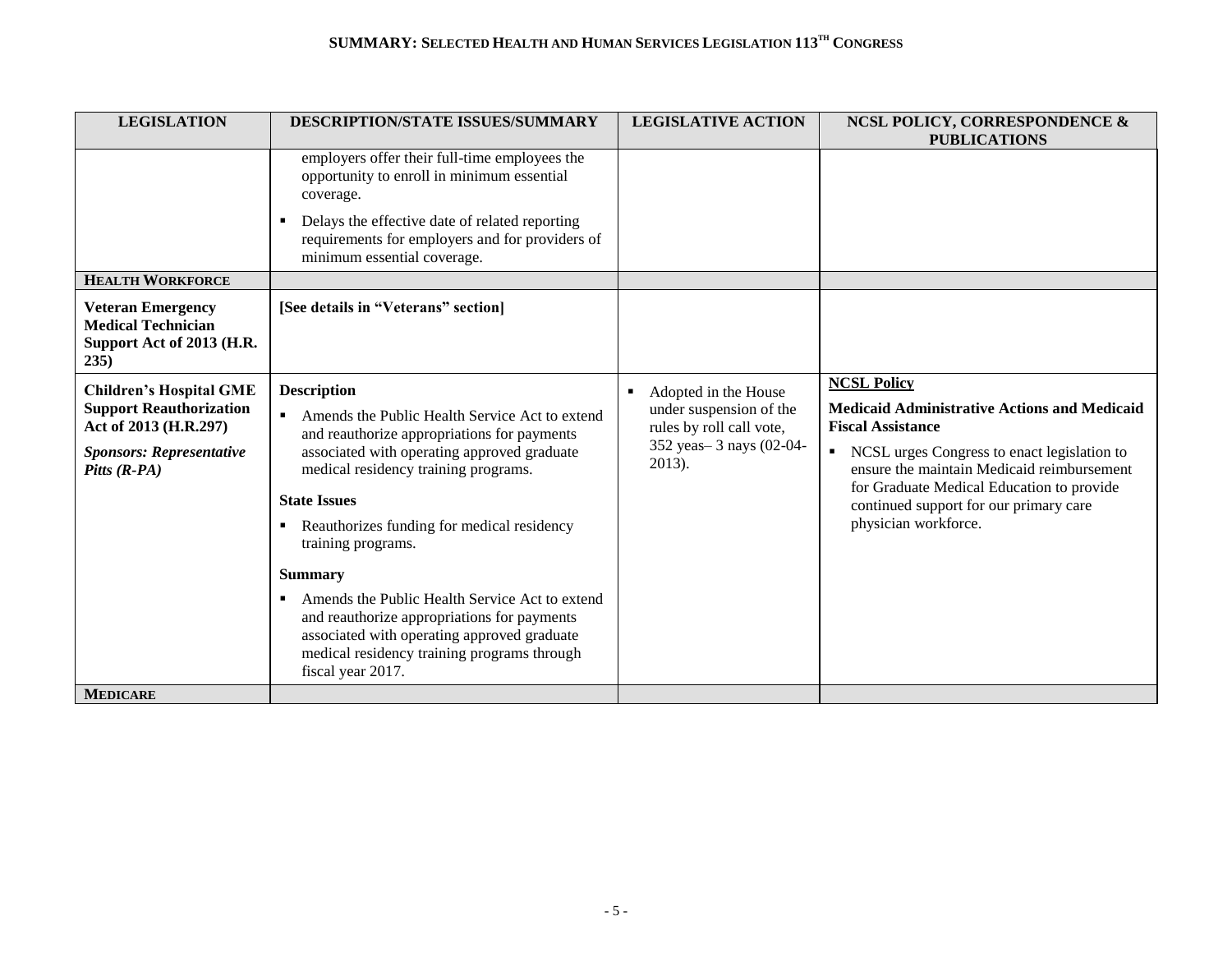| <b>LEGISLATION</b>                                                                                                                                                     | DESCRIPTION/STATE ISSUES/SUMMARY                                                                                                                                                                                                                                                                                                                                                                                                                                                                                                                                                                                                                                                                                                                                                                                           | <b>LEGISLATIVE ACTION</b>                                                                                                       | <b>NCSL POLICY, CORRESPONDENCE &amp;</b>                         |
|------------------------------------------------------------------------------------------------------------------------------------------------------------------------|----------------------------------------------------------------------------------------------------------------------------------------------------------------------------------------------------------------------------------------------------------------------------------------------------------------------------------------------------------------------------------------------------------------------------------------------------------------------------------------------------------------------------------------------------------------------------------------------------------------------------------------------------------------------------------------------------------------------------------------------------------------------------------------------------------------------------|---------------------------------------------------------------------------------------------------------------------------------|------------------------------------------------------------------|
|                                                                                                                                                                        |                                                                                                                                                                                                                                                                                                                                                                                                                                                                                                                                                                                                                                                                                                                                                                                                                            |                                                                                                                                 |                                                                  |
| <b>The Medicare Patient</b><br><b>Access and Quality</b><br><b>Improvement Act of 2013</b><br>(H.R. 2810)<br><b>Sponsor: Representative</b><br><i>Burgess</i> $(R-TX)$ | <b>Description</b><br>Repeals the sustainable growth rate <sup>1</sup> (SGR)<br>system for payment to participating physicians<br>in the Medicare program, and replaces it with a<br>system based on quality performance.<br><b>Summary</b><br>Repeals the current Medicare SGR mechanism<br>٠<br>for payment that places a global cap on Medicare<br>spending on provider services.<br>Provides an annual statutory update of 0.5<br>٠<br>percent per year for fiscal year (FY) 2014<br>through 2018, keeping in place current incentive<br>programs.<br>Beginning in FY 2019, providers will receive an<br>annual update of 0.5 percent.<br>Physicians practicing in fee-for-service will<br>٠<br>receive an additional update adjustment based on<br>quality performance under a new Update<br>Incentive Program (UIP). | Ordered to be favorably<br>٠<br>reported to the full House<br>by the House Committee<br>on Energy and<br>Commerce. (7/31/2013). | <b>PUBLICATIONS</b><br><b>NCSL Policy</b><br>NCSL has no policy. |
|                                                                                                                                                                        | Provider performance will be assessed among<br>peer cohorts of like providers providing like<br>services.<br>High performing providers will have an<br>opportunity to earn a one percent bonus payment<br>based on previous performance, while low<br>performing providers will see a one percent<br>reduction in payments.<br>Providers failing to report any quality data will<br>$\blacksquare$<br>receive the current two percent reductions in                                                                                                                                                                                                                                                                                                                                                                        |                                                                                                                                 |                                                                  |

l <sup>1</sup> Medicare payments for physicians' services are based on a fee schedule, which reflects the relative level of time and effort required for each service and the relative complexity of each. These relative amounts per service are translated into dollars through a conversion factor, which is updated each calendar year based on the *sustainable growth rate (SGR)* mechanism specified in law. The SGR system compares the accumulated amount of actual physician-related spending to a specified target level. If actual cumulative spending exceeds the target cumulative spending level, then one or more future physician payment updates per service will be reduced so that future actual expenditures will be lower and ultimately reach the target amount allowed under the law.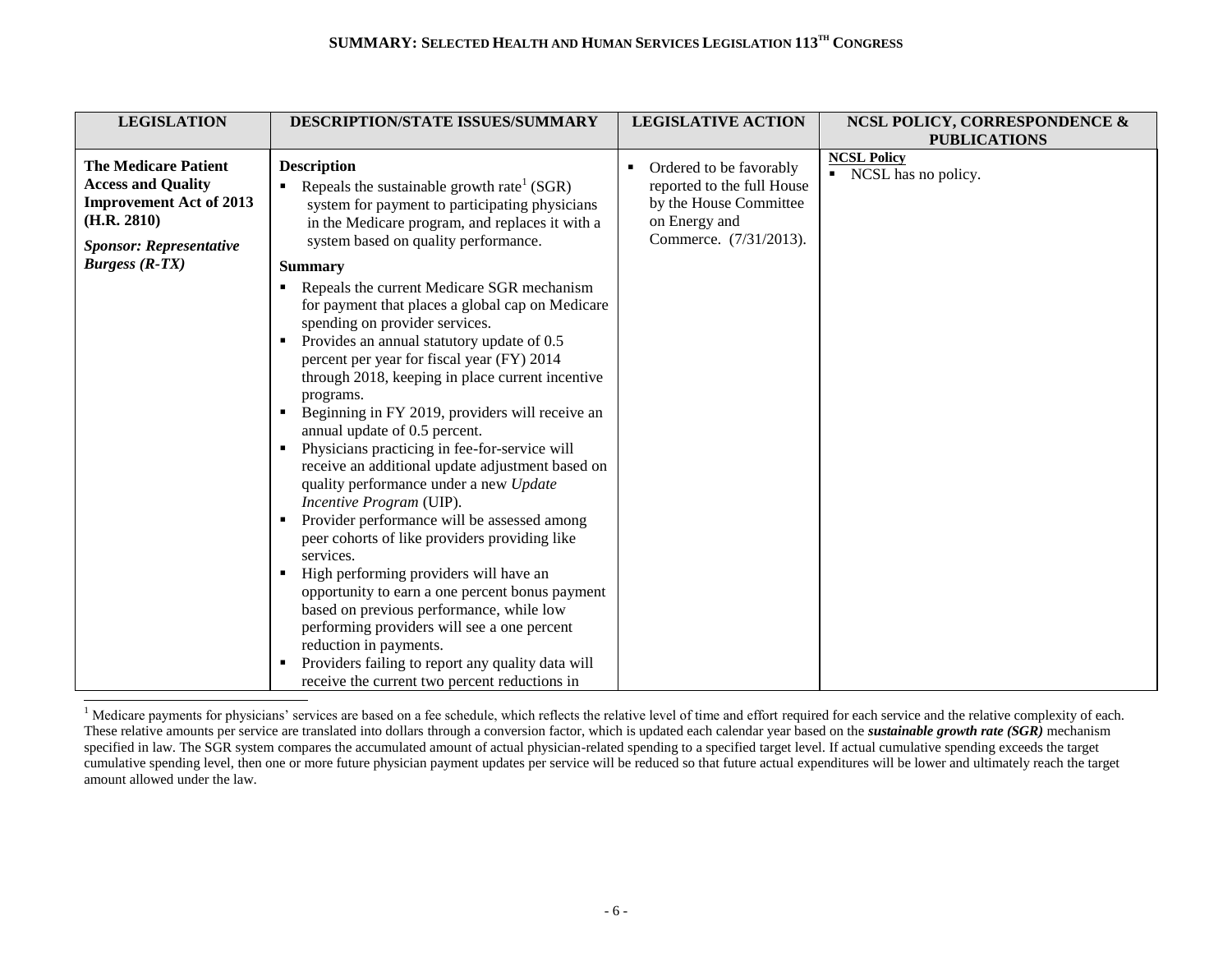| <b>LEGISLATION</b>                                                        | <b>DESCRIPTION/STATE ISSUES/SUMMARY</b>                                                                                                                                                                                                                                                                                                                                                                                                                                                                                                                                                                                  | <b>LEGISLATIVE ACTION</b>                                                         | <b>NCSL POLICY, CORRESPONDENCE &amp;</b><br><b>PUBLICATIONS</b>                       |
|---------------------------------------------------------------------------|--------------------------------------------------------------------------------------------------------------------------------------------------------------------------------------------------------------------------------------------------------------------------------------------------------------------------------------------------------------------------------------------------------------------------------------------------------------------------------------------------------------------------------------------------------------------------------------------------------------------------|-----------------------------------------------------------------------------------|---------------------------------------------------------------------------------------|
|                                                                           | payments under the Physicians Quality<br>Reporting Program <sup>2</sup> (PQRS), and an additional<br>three percent reduction under UIP.                                                                                                                                                                                                                                                                                                                                                                                                                                                                                  |                                                                                   |                                                                                       |
|                                                                           | <b>Alternative Payment Models (APMs)</b>                                                                                                                                                                                                                                                                                                                                                                                                                                                                                                                                                                                 |                                                                                   |                                                                                       |
|                                                                           | Establishes an additional avenue for the<br>development, testing, and approval of APMs<br>beginning in FY 2015.                                                                                                                                                                                                                                                                                                                                                                                                                                                                                                          |                                                                                   |                                                                                       |
|                                                                           | <b>Supporting Care Coordination and Medical Homes</b>                                                                                                                                                                                                                                                                                                                                                                                                                                                                                                                                                                    |                                                                                   |                                                                                       |
|                                                                           | Establishes new payment codes for complex<br>chronic care management for providers treating<br>individuals with complex chronic conditions.<br>Ensures that Medicare payment is available for<br>٠.<br>care coordination services performed by<br>physicians who:<br>Are certified as a Level III Medical Home by<br>the National Committee on Quality<br>Assurance (NCQA);<br>Are recognized as a patient-centered<br>specialty practice by NCQA; and<br>Have received equivalent certification, or<br>meet other comparable qualifications.<br>Expands access to Medicare data for certain<br>٠<br>certified entities. |                                                                                   |                                                                                       |
|                                                                           | <b>Improving Payment Accuracy</b>                                                                                                                                                                                                                                                                                                                                                                                                                                                                                                                                                                                        |                                                                                   |                                                                                       |
|                                                                           | Directs the Medicare program to identify<br>٠.<br>improperly valued services under the fee<br>schedule that would result in a net reduction of<br>one percent of the projected amount of<br>expenditures for a year during FY 2016 through<br>FY 2018.                                                                                                                                                                                                                                                                                                                                                                   |                                                                                   |                                                                                       |
| <b>MENTAL HEALTH</b>                                                      |                                                                                                                                                                                                                                                                                                                                                                                                                                                                                                                                                                                                                          |                                                                                   |                                                                                       |
| <b>Mental Health Awareness</b><br>and Improvement Act of<br>2013 (S. 689) | <b>Description</b><br>Reauthorizes and improves programs<br>٠<br>administered by the Departments of Education                                                                                                                                                                                                                                                                                                                                                                                                                                                                                                            | Reported to the Senate<br>٠<br>with an amendment in<br>the nature of a substitute | <b>NCSL Policy</b><br>Public Health - Health Promotion and Disease<br>٠<br>Prevention |

<sup>2</sup> PQRS is a reporting program that uses a combination of incentive payments and payment adjustments to promote reporting of quality information by eligible professionals (EPs).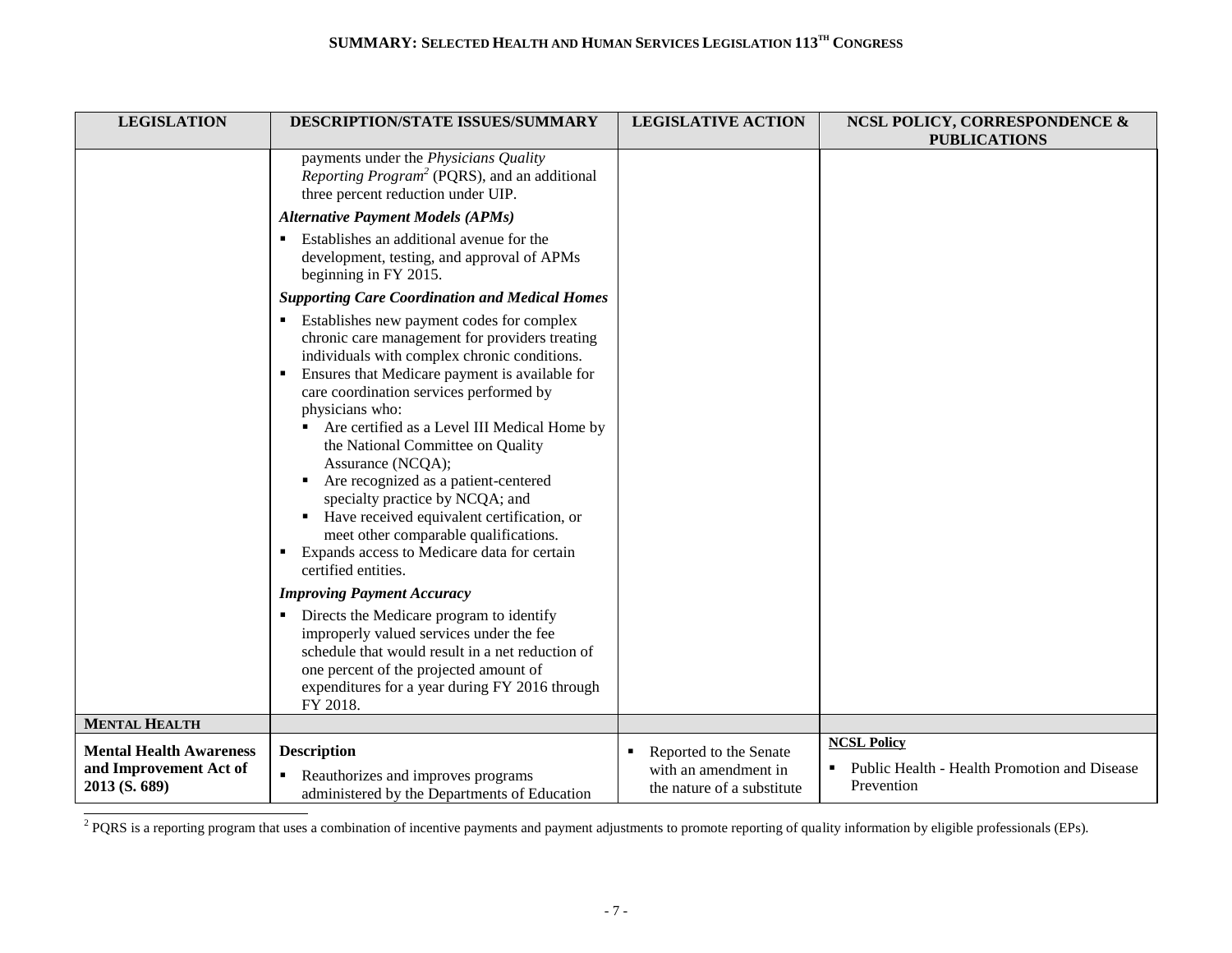| <b>LEGISLATION</b>                   | DESCRIPTION/STATE ISSUES/SUMMARY                                                                                                                                                                                                                                                                                                                                                                                                                                  | <b>LEGISLATIVE ACTION</b>                                                                           | <b>NCSL POLICY, CORRESPONDENCE &amp;</b><br><b>PUBLICATIONS</b>                                                                                                                                                                            |
|--------------------------------------|-------------------------------------------------------------------------------------------------------------------------------------------------------------------------------------------------------------------------------------------------------------------------------------------------------------------------------------------------------------------------------------------------------------------------------------------------------------------|-----------------------------------------------------------------------------------------------------|--------------------------------------------------------------------------------------------------------------------------------------------------------------------------------------------------------------------------------------------|
| Sponsors: Senator Harkin<br>$(D-IA)$ | and Health and Human Services (HHS) related<br>to awareness, prevention, and early identification<br>off mental health conditions.<br><b>State Issues</b>                                                                                                                                                                                                                                                                                                         | and without a written<br>report by the Senate<br>Health, Education, Labor<br>and Pensions Committee | <b>Chronic Disease Management - NCSL urges</b><br>$\blacksquare$<br>Congress to continue to support initiatives that<br>promote the management of chronic conditions<br>including mental health disorders.                                 |
|                                      |                                                                                                                                                                                                                                                                                                                                                                                                                                                                   | (04/11/2013).                                                                                       |                                                                                                                                                                                                                                            |
|                                      | Reauthorizes grant funding for a number of<br>existing programs in the states.                                                                                                                                                                                                                                                                                                                                                                                    |                                                                                                     | Substance Abuse Prevention and Treatment<br><b>Block Grant and the Community Mental</b>                                                                                                                                                    |
|                                      | Offers grants to states.<br>$\blacksquare$                                                                                                                                                                                                                                                                                                                                                                                                                        |                                                                                                     | <b>Health Services Block Grant</b>                                                                                                                                                                                                         |
|                                      | <b>Summary (Health Provisions)</b>                                                                                                                                                                                                                                                                                                                                                                                                                                |                                                                                                     | NCSL supports the Substance Abuse<br>Prevention and Treatment Block Grant and the                                                                                                                                                          |
|                                      | Reauthorizes and improves programs<br>administered by the Departments of Education<br>and Health and Human Services (HHS) related<br>to awareness, prevention, and early identification<br>off mental health conditions.                                                                                                                                                                                                                                          |                                                                                                     | <b>Community Mental Health Services Block</b><br>grant that provide critical assistance to state<br>governments to help address alcohol, substance<br>abuse, and behavior health issues using a broad<br>range of strategies and services. |
|                                      | <b>Garret Lee Smith Memorial Act Reauthorization</b>                                                                                                                                                                                                                                                                                                                                                                                                              |                                                                                                     |                                                                                                                                                                                                                                            |
|                                      | Codifies the Suicide Prevention Technical<br>п.<br>Assistance Center to provide information and<br>training for suicide prevention, surveillance, and<br>intervention strategies for all ages. Authorizes<br>approximately \$5 million annually for these<br>purposes.                                                                                                                                                                                            |                                                                                                     |                                                                                                                                                                                                                                            |
|                                      | Reauthorizes the Youth Suicide Early<br>Intervention and Prevention Strategies grants to<br>states and tribes. Authorizes approximately \$30<br>million annually for these purposes.                                                                                                                                                                                                                                                                              |                                                                                                     |                                                                                                                                                                                                                                            |
|                                      | Reauthorizes the Mental Health and Substance<br>$\blacksquare$<br>Use Disorder Services on Campuses grant<br>program and updates the use of funds to allow<br>for the education of students, families, faculty,<br>and staff to increase awareness and training to<br>respond effectively to students with mental<br>health and substance use disorders, to provide<br>outreach to administrator voluntary screenings<br>and assessments to students, and enhance |                                                                                                     |                                                                                                                                                                                                                                            |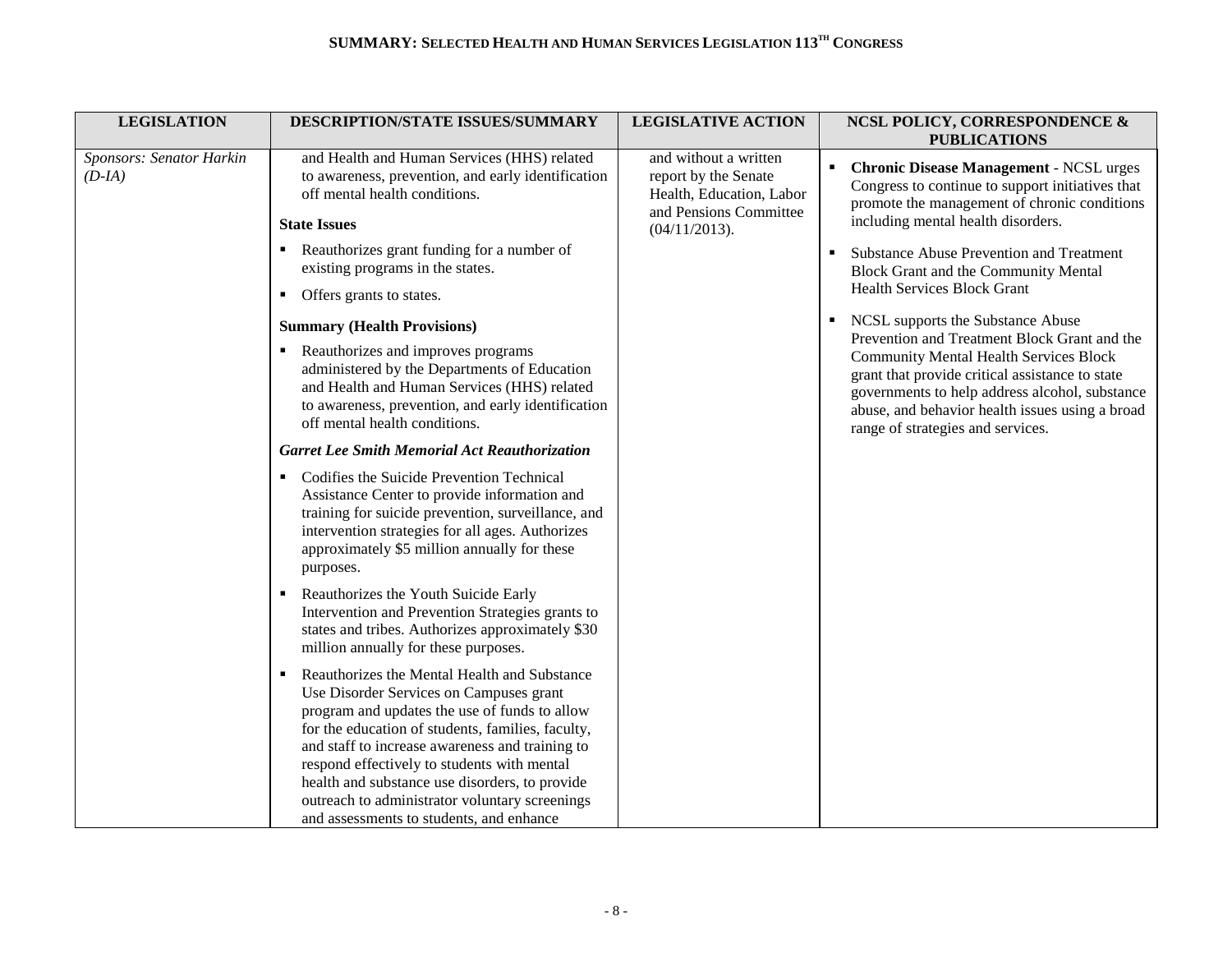| <b>LEGISLATION</b> | DESCRIPTION/STATE ISSUES/SUMMARY                                                                                                                                                                                                                                                                                                                                                                                                                                                                                                                                                                             | <b>LEGISLATIVE ACTION</b> | <b>NCSL POLICY, CORRESPONDENCE &amp;</b><br><b>PUBLICATIONS</b> |
|--------------------|--------------------------------------------------------------------------------------------------------------------------------------------------------------------------------------------------------------------------------------------------------------------------------------------------------------------------------------------------------------------------------------------------------------------------------------------------------------------------------------------------------------------------------------------------------------------------------------------------------------|---------------------------|-----------------------------------------------------------------|
|                    | networks with health care providers who treat<br>mental health and substance use disorders.<br>Authorizes approximately \$5 million annually<br>for these purposes.                                                                                                                                                                                                                                                                                                                                                                                                                                          |                           |                                                                 |
|                    | Incorporates consideration of the needs of<br>٠<br>veterans enrolled as students on campus.                                                                                                                                                                                                                                                                                                                                                                                                                                                                                                                  |                           |                                                                 |
|                    | <b>Mental Health Awareness Training</b>                                                                                                                                                                                                                                                                                                                                                                                                                                                                                                                                                                      |                           |                                                                 |
|                    | Reauthorizes grants to states, political<br>٠<br>subdivisions of states, Indian tribes, tribal<br>organizations, and nonprofit private entities to<br>train teachers, appropriate school personnel,<br>emergency services personnel, and others, as<br>appropriate:<br>to recognize the signs and symptoms of<br>mental illness,<br>to become familiar with resources in the<br>community for individuals with mental<br>illness, and<br>for the purpose of the safe de-escalation of<br>crisis situations involving individuals with<br>mental illness.<br>• Authorizes approximately \$20 million annually |                           |                                                                 |
|                    | for these purposes. This program has not<br>received an appropriation since its expiration in<br>2003.                                                                                                                                                                                                                                                                                                                                                                                                                                                                                                       |                           |                                                                 |
|                    | <b>Children's Recovery from Trauma</b>                                                                                                                                                                                                                                                                                                                                                                                                                                                                                                                                                                       |                           |                                                                 |
|                    | Reauthorizes the National Child Traumatic<br>٠<br>Stress Initiative (NCTSI), which supports a<br>national network of child trauma centers,<br>including university, hospital, and community-<br>based centers and affiliate members.                                                                                                                                                                                                                                                                                                                                                                         |                           |                                                                 |
|                    | Authorizes approximately \$46 million annually<br>٠<br>for these purposes.                                                                                                                                                                                                                                                                                                                                                                                                                                                                                                                                   |                           |                                                                 |
|                    | Governmental Accountability Report (GAO)                                                                                                                                                                                                                                                                                                                                                                                                                                                                                                                                                                     |                           |                                                                 |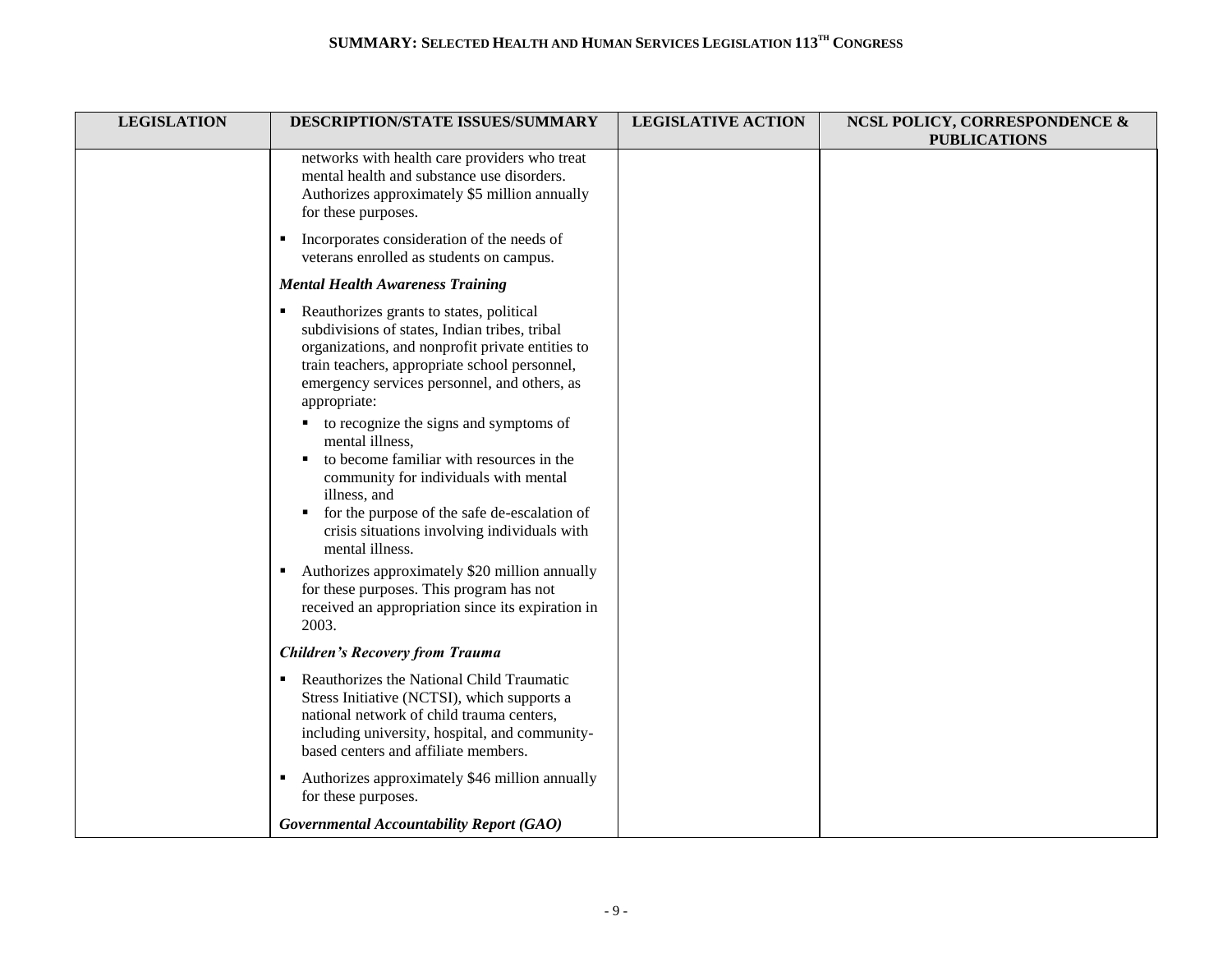| <b>LEGISLATION</b> | DESCRIPTION/STATE ISSUES/SUMMARY                                                                                                                                                                                                                                                                                               | <b>LEGISLATIVE ACTION</b> | <b>NCSL POLICY, CORRESPONDENCE &amp;</b><br><b>PUBLICATIONS</b> |
|--------------------|--------------------------------------------------------------------------------------------------------------------------------------------------------------------------------------------------------------------------------------------------------------------------------------------------------------------------------|---------------------------|-----------------------------------------------------------------|
|                    | Directs GAO to report on the federal<br>$\blacksquare$<br>requirements impacting access to mental health<br>and substance use disorder treatment related to<br>integration with primary care, administrative and<br>regulatory issues, quality measurement and<br>accountability, and data sharing.                            |                           |                                                                 |
|                    | Improving Education and Awareness of<br>٠<br>Treatment for Opioid Use Disorders                                                                                                                                                                                                                                                |                           |                                                                 |
|                    | Directs the Substance Abuse and Mental Health<br>$\blacksquare$<br>Services Administration (SAMHSA) to advance<br>through its current programs, the education and<br>awareness of providers, patients, and other<br>stakeholders regarding Food and Drug<br>Administration approved products to treat<br>Opioid use disorders. |                           |                                                                 |
|                    | <b>Examining Mental Health Care for Children</b>                                                                                                                                                                                                                                                                               |                           |                                                                 |
|                    | Requires a GAO report on the utilization of<br>mental health services for children, including<br>information about how children access care and<br>referrals; the tools and assessments available for<br>children; and the usage of psychotropic<br>medications.                                                               |                           |                                                                 |
|                    | <b>Evidence-Based Practices for Older Adults</b>                                                                                                                                                                                                                                                                               |                           |                                                                 |
|                    | Encourages HHS to disseminate information and<br>provide technical assistance on evidence-based<br>practices for mental health and substance use<br>disorders in older adults.                                                                                                                                                 |                           |                                                                 |
|                    | <b>National Violent Death Reporting System</b>                                                                                                                                                                                                                                                                                 |                           |                                                                 |
|                    | Encourages the Director of the Centers for<br>Disease Control and Prevention to improve,<br>particularly through the inclusion of other states,<br>the existing National Violent Death Reporting<br>System.                                                                                                                    |                           |                                                                 |
|                    | The reporting system was created in 2002 and                                                                                                                                                                                                                                                                                   |                           |                                                                 |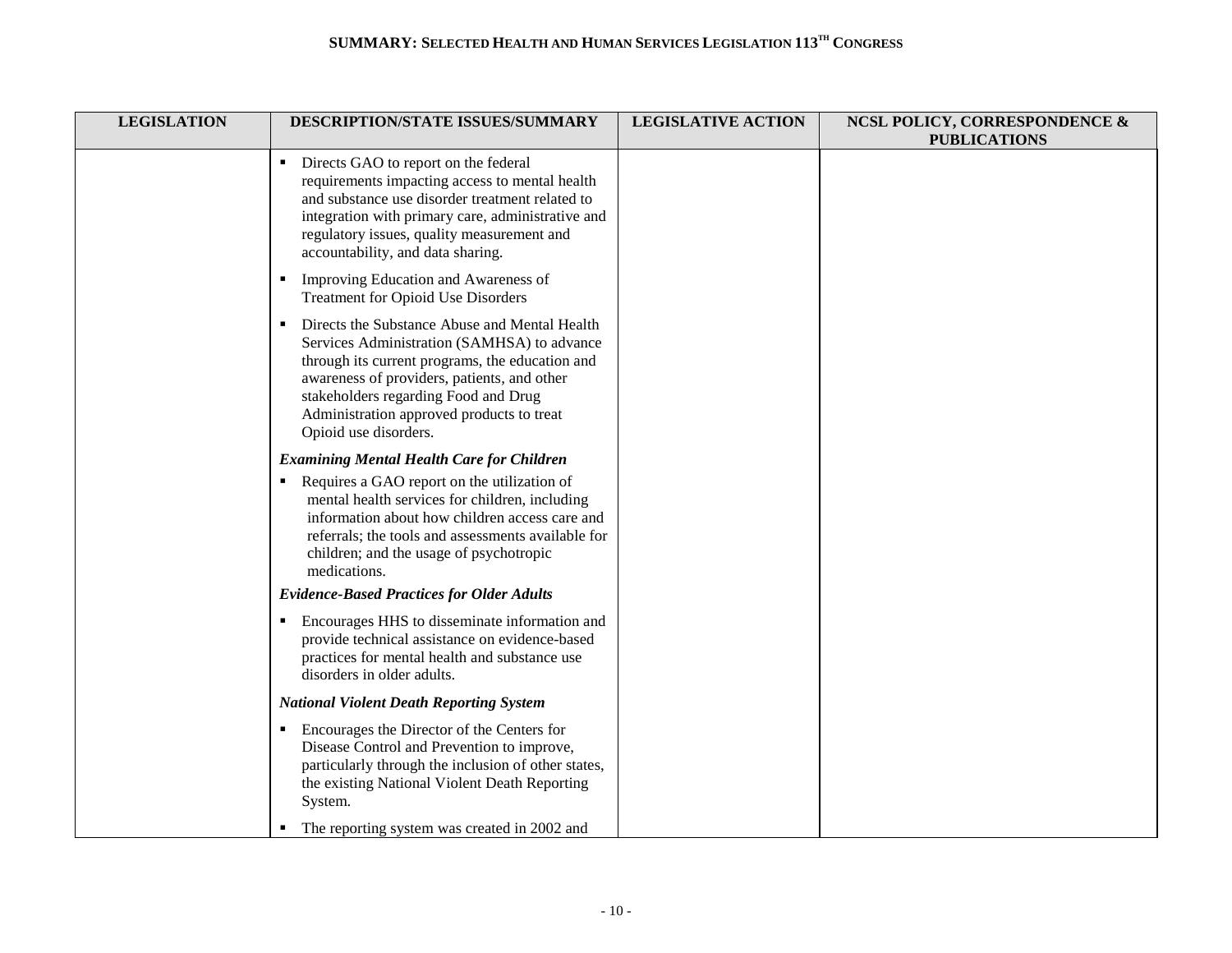| <b>LEGISLATION</b>      | DESCRIPTION/STATE ISSUES/SUMMARY                                                                                                                                                                                                                                                                                                                                                                                                                                                                                                                                      | <b>LEGISLATIVE ACTION</b> | <b>NCSL POLICY, CORRESPONDENCE &amp;</b><br><b>PUBLICATIONS</b> |
|-------------------------|-----------------------------------------------------------------------------------------------------------------------------------------------------------------------------------------------------------------------------------------------------------------------------------------------------------------------------------------------------------------------------------------------------------------------------------------------------------------------------------------------------------------------------------------------------------------------|---------------------------|-----------------------------------------------------------------|
|                         | currently collects surveillance data from 18<br>states.                                                                                                                                                                                                                                                                                                                                                                                                                                                                                                               |                           |                                                                 |
|                         | <b>GAO Study on Virginia Tech Recommendations</b>                                                                                                                                                                                                                                                                                                                                                                                                                                                                                                                     |                           |                                                                 |
|                         | Recommendations were outlined in a report to<br>President Bush in 2007 by HHS, the Department<br>of Education, and the U.S. Attorney General<br>after the Virginia Tech tragedy. This provision<br>requires a GAO study on the status of<br>implementation of the recommendations, as well<br>as identification of any barriers to<br>implementation and identification of additional<br>actions the federal government can take to<br>support states and local communities to ensure<br>the federal government and laws are not<br>obstacles at the community level. |                           |                                                                 |
|                         | • The report will only address those<br>recommendations that require participation by<br>the HHS.                                                                                                                                                                                                                                                                                                                                                                                                                                                                     |                           |                                                                 |
|                         | Amends the Elementary and Secondary<br>Education Act of 1965 (ESEA) to support<br>school-based mental health programs and other<br>activities                                                                                                                                                                                                                                                                                                                                                                                                                         |                           |                                                                 |
|                         | Encourages states to provide technical assistance<br>to Local Educational Agencies and school<br>personnel on the implementation of school-based<br>mental health programs and other approaches<br>designed to improve learning environments in<br>schools.                                                                                                                                                                                                                                                                                                           |                           |                                                                 |
|                         | Promotes the formation of school-based mental<br>$\blacksquare$<br>health partnerships designed to help schools link<br>students with the clinical mental health services<br>they need.                                                                                                                                                                                                                                                                                                                                                                               |                           |                                                                 |
| <b>NUTRITION ISSUES</b> |                                                                                                                                                                                                                                                                                                                                                                                                                                                                                                                                                                       |                           |                                                                 |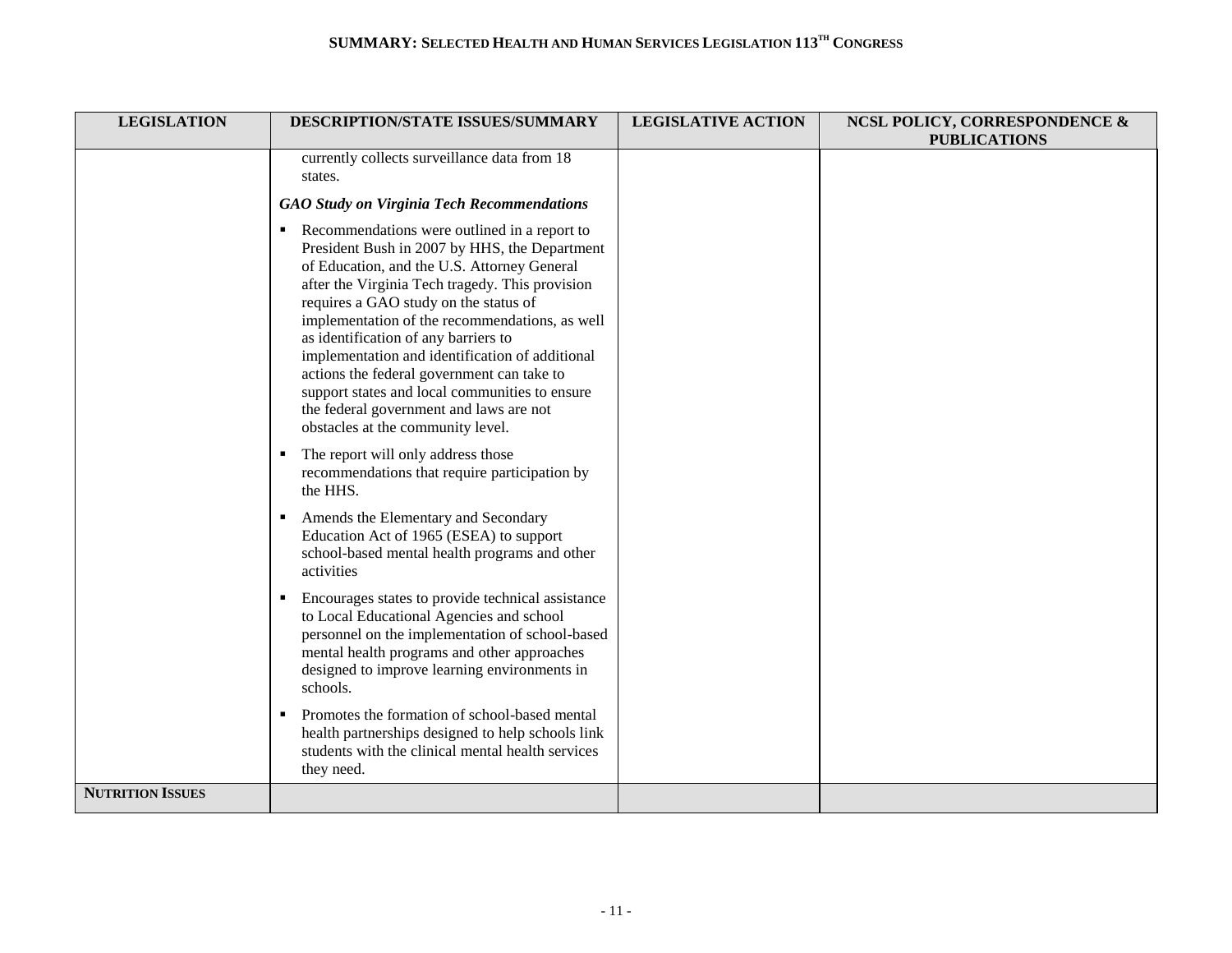| <b>LEGISLATION</b>               | DESCRIPTION/STATE ISSUES/SUMMARY                              | <b>LEGISLATIVE ACTION</b>                 | <b>NCSL POLICY, CORRESPONDENCE &amp;</b>       |
|----------------------------------|---------------------------------------------------------------|-------------------------------------------|------------------------------------------------|
|                                  |                                                               |                                           | <b>PUBLICATIONS</b>                            |
| <b>Nutrition Reform and</b>      | <b>Description</b>                                            | Adopted in the House by<br>$\blacksquare$ | <b>NCSL Policy</b>                             |
| <b>Work Opportunity Act of</b>   | • Reauthorizes for three more years the                       | recorded vote, 217 yeas-                  | <b>Nutrition Assistance: SNAP</b>              |
| 2013 (H.R. 3102)                 | Supplemental Nutrition Assistance Program                     | 210 nays (09-19-2013).                    |                                                |
| Sponsor: Representative Lucas    |                                                               |                                           | • NCSL supports continued federal financing of |
| $(R-OK)$                         | (SNAP) and makes significant programmatic                     |                                           | the SNAP program at levels sufficient to       |
|                                  | changes that would reduce spending by \$39                    |                                           | provide assistance to all that are eligible.   |
|                                  | billion over the 2014-2023 periods.                           |                                           | Especially in times of economic hardship, this |
|                                  | <b>State Issues</b>                                           |                                           | program, along with other nutrition assistance |
|                                  | Makes several changes to the SNAP program                     |                                           | programs, offers a vital safety net for low-   |
|                                  | including the limitation of categorical program               |                                           | income Americans.                              |
|                                  | eligibility to those households receiving cash                |                                           |                                                |
|                                  | assistance, and reduces direct spending by \$39               |                                           |                                                |
|                                  | billion over the 2014-2023 periods.                           |                                           |                                                |
|                                  |                                                               |                                           |                                                |
|                                  | <b>Summary</b>                                                |                                           |                                                |
|                                  | Reauthorizes for three more years the SNAP                    |                                           |                                                |
|                                  | Program.                                                      |                                           |                                                |
|                                  | Reduces the number of waivers available for<br>$\blacksquare$ |                                           |                                                |
|                                  | certain childless adults who would otherwise be               |                                           |                                                |
|                                  | subject to work requirements or time limits.                  |                                           |                                                |
|                                  | Restricts categorical eligibility for SNAP based<br>٠         |                                           |                                                |
|                                  | on receipt of benefits in other programs for low-             |                                           |                                                |
|                                  | income people.                                                |                                           |                                                |
|                                  | Reinstating the asset and income test in the                  |                                           |                                                |
|                                  | supplemental nutrition assistance program                     |                                           |                                                |
|                                  | (SNAP) law by limiting categorical program                    |                                           |                                                |
|                                  | eligibility to only those households receiving                |                                           |                                                |
|                                  | cash assistance from other low-income                         |                                           |                                                |
|                                  | programs;                                                     |                                           |                                                |
|                                  | Requires a household to receive a low-income                  |                                           |                                                |
|                                  | heating and energy assistance program                         |                                           |                                                |
|                                  | (LIHEAP) payment of \$20 or more annually in                  |                                           |                                                |
|                                  | order to receive the SNAP utility allowance                   |                                           |                                                |
|                                  | deduction that increases SNAP benefits.                       |                                           |                                                |
|                                  | Prevents the USDA and states from advertising                 |                                           |                                                |
|                                  | or promoting SNAP.                                            |                                           |                                                |
| PHARMACEUTICAL ISSUES            |                                                               |                                           |                                                |
| <b>Drug Quality and Security</b> | <b>Description</b>                                            | • Adopted in the House by                 | <b>NCSL Policy</b>                             |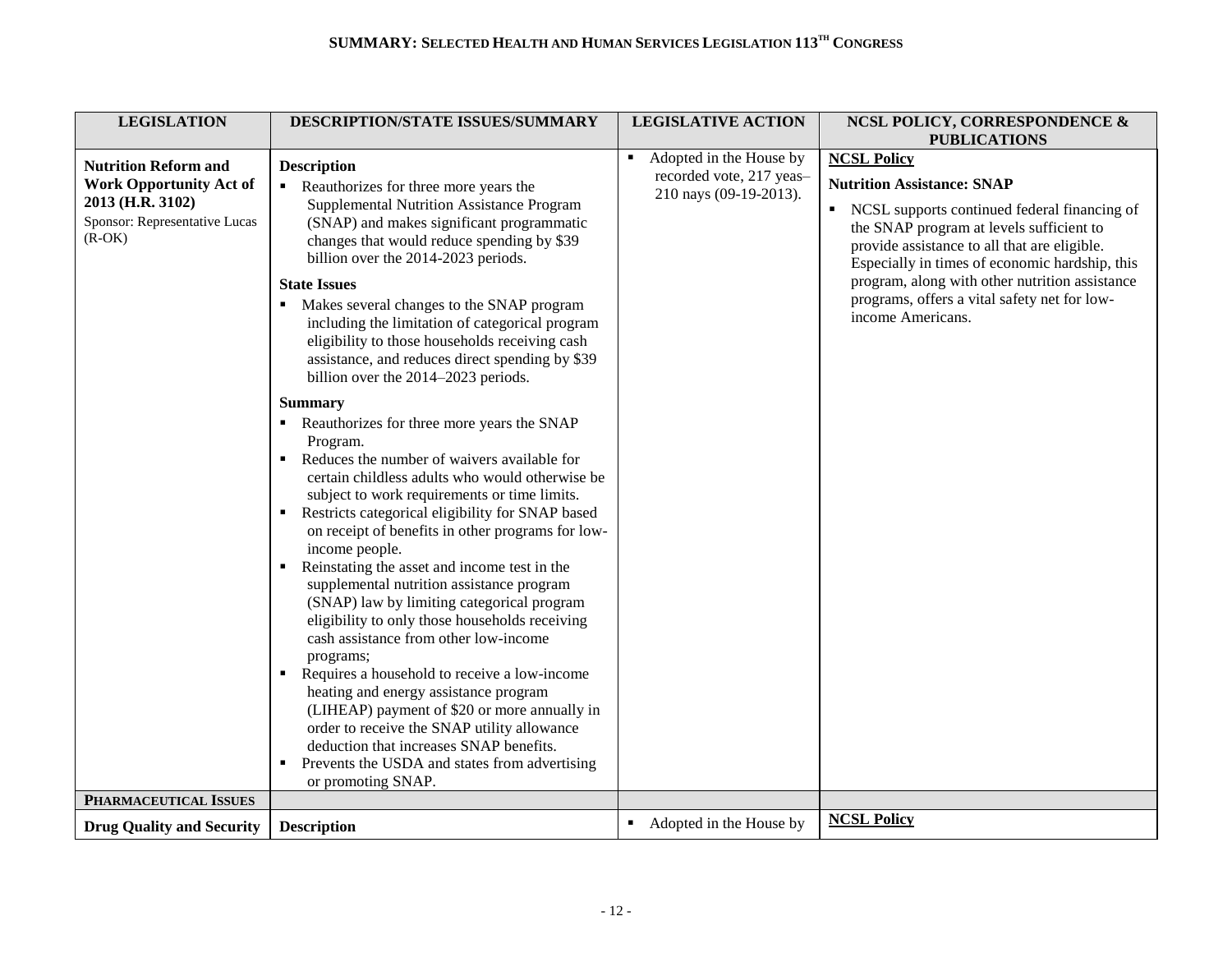| <b>LEGISLATION</b>                                           | DESCRIPTION/STATE ISSUES/SUMMARY                                                                                                                                                                                                                                                                                                                                                                                                                                                                                                                                                                                                                                                                                                                                                                                                                                                                                                                                                                                                                                                                                                         | <b>LEGISLATIVE ACTION</b> | <b>NCSL POLICY, CORRESPONDENCE &amp;</b><br><b>PUBLICATIONS</b>                                                                                                                                                                                                                                                                                                                                                                                                                                                                           |
|--------------------------------------------------------------|------------------------------------------------------------------------------------------------------------------------------------------------------------------------------------------------------------------------------------------------------------------------------------------------------------------------------------------------------------------------------------------------------------------------------------------------------------------------------------------------------------------------------------------------------------------------------------------------------------------------------------------------------------------------------------------------------------------------------------------------------------------------------------------------------------------------------------------------------------------------------------------------------------------------------------------------------------------------------------------------------------------------------------------------------------------------------------------------------------------------------------------|---------------------------|-------------------------------------------------------------------------------------------------------------------------------------------------------------------------------------------------------------------------------------------------------------------------------------------------------------------------------------------------------------------------------------------------------------------------------------------------------------------------------------------------------------------------------------------|
| Act (H.R. 3204)<br>Sponsor: Representative Upton<br>$(R-MI)$ | Amends the Food, Drug, and Cosmetic Act<br>clarify the laws related to human drug<br>compounding in response to the nationwide<br>meningitis outbreak, and strengthens the<br>prescription drug supply chain.<br><b>State Issues</b><br>• Pre-empts state drug pedigree laws.<br><b>Summary</b><br><b>Compounding Quality Act</b><br>Creates a voluntary registration program for<br>"outsourcing facilities <sup>3</sup> "<br>Under the new framework outsourcing facilities<br>voluntarily agree to subject themselves to certain<br>requirements similar to those that currently<br>govern traditional drug manufacturers.<br>The language fails to differentiate the<br>characteristics of an outsourcing facility and a<br>compounding pharmacy.<br>Creates an Advisory Committee on<br>Compounding to consult with the secretary on<br>the development of implementation of<br>regulations.<br>In fiscal year (FY) 2015, an assessment fee of<br>\$15,000 and an additional \$15,000 (inflation<br>adjusted) for inspections will be assessed on<br>outsourcing facilities.<br><b>Enhanced Communications Between State Boards</b> | voice vote (09-28-2013).  | • NCSL supports these efforts of Congress to<br>improve the regulation of compounding<br>pharmacies, but wants to ensure that the federal<br>proposals will retain: state regulation of<br>pharmacy compounding; will require the Food<br>and Drug Administration (FDA) to address<br>interstate regulation and the regulation of the<br>non-traditional pharmacies that are<br>compounding in a way that is closer to<br>manufacturing, and; would require oversight<br>and regulation beyond the authority of state<br>pharmacy boards. |
|                                                              | of Pharmacy and the Food and Drug                                                                                                                                                                                                                                                                                                                                                                                                                                                                                                                                                                                                                                                                                                                                                                                                                                                                                                                                                                                                                                                                                                        |                           |                                                                                                                                                                                                                                                                                                                                                                                                                                                                                                                                           |

 $3$  The term "outsourcing facility means a facility at one geographic location or address that: (i) is engaged in the compounding of sterile drugs; (ii) has elected to register as an outsourcing facility; and complies with all of the requirements of this section. An outsourcing facility is not required to be a licensed pharmacy. An outsourcing facility may or may not obtain prescriptions from identified individual patients.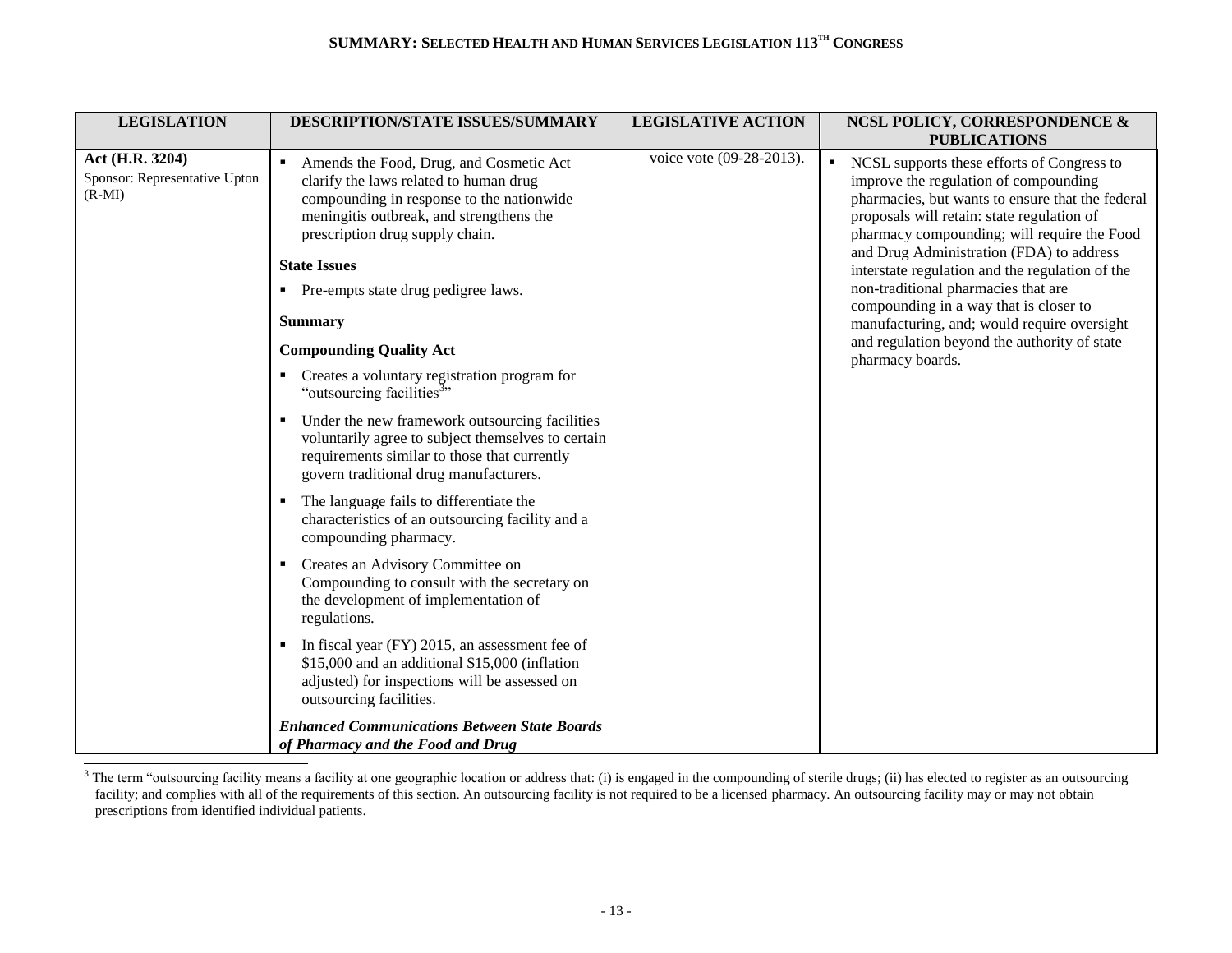| <b>LEGISLATION</b> | DESCRIPTION/STATE ISSUES/SUMMARY                                                                                                                                                                                                                                                                                                                                                                                                                                                                                                                     | <b>LEGISLATIVE ACTION</b> | <b>NCSL POLICY, CORRESPONDENCE &amp;</b><br><b>PUBLICATIONS</b> |
|--------------------|------------------------------------------------------------------------------------------------------------------------------------------------------------------------------------------------------------------------------------------------------------------------------------------------------------------------------------------------------------------------------------------------------------------------------------------------------------------------------------------------------------------------------------------------------|---------------------------|-----------------------------------------------------------------|
|                    | <b>Administration (FDA)</b>                                                                                                                                                                                                                                                                                                                                                                                                                                                                                                                          |                           |                                                                 |
|                    | Directs HHS to receive submissions from the<br>State Boards of Pharmacy describing actions<br>taken against compounding pharmacies or<br>expressing concerns that a compounding<br>pharmacy may be acting contrary to the<br>provisions in the Federal Food, Drug, and<br>Cosmetic Act pertaining to compounding<br>pharmacies.                                                                                                                                                                                                                      |                           |                                                                 |
|                    | Directs the secretary to immediately notify state<br>٠<br>boards of pharmacy when the secretary receives<br>a submission or makes a determination that a<br>pharmacy is acting contrary to the provisions of<br>the Federal Food, Drug, and Cosmetic Act<br>pertaining to compounding pharmacies.<br>Government Accountability Office (GAO) Study<br>Directs the GAO to within 36 months of<br>enactment of this measure to submit a report to<br>congress on the adequacy of state and federal<br>efforts to assure the safety of compounded drugs. |                           |                                                                 |
|                    | <b>Drug Supply Chain Security Act</b>                                                                                                                                                                                                                                                                                                                                                                                                                                                                                                                |                           |                                                                 |
|                    | Directs HHS to issue draft guidance that<br>establishes standards for the interoperable<br>exchange of transaction information, history, and<br>statements.                                                                                                                                                                                                                                                                                                                                                                                          |                           |                                                                 |
|                    | Creates a new framework for drug security, and<br>п.<br>establishes a 10-year transition to a unit-level<br>tracking system that would increase security.                                                                                                                                                                                                                                                                                                                                                                                            |                           |                                                                 |
|                    | In establishing standards, HHS will consider the<br>feasibility of establishing standardized<br>documentation to be used by members of the<br>pharmaceutical distribution supply chain, and the<br>standards established in relation to the provisions<br>of law pertaining to pharmaceutical security                                                                                                                                                                                                                                               |                           |                                                                 |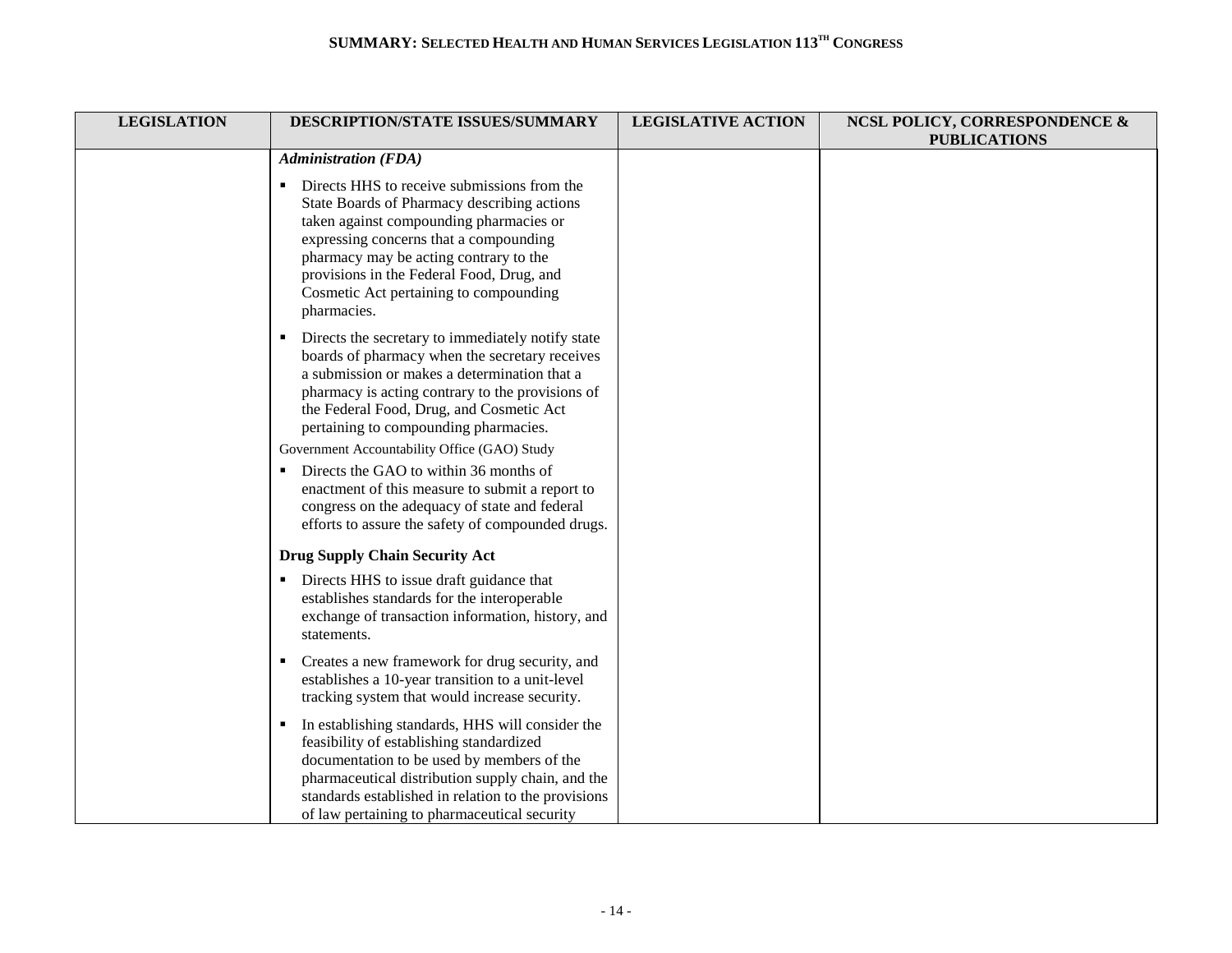| <b>LEGISLATION</b> | DESCRIPTION/STATE ISSUES/SUMMARY                                                                                                                                                                                                                    | <b>LEGISLATIVE ACTION</b> | <b>NCSL POLICY, CORRESPONDENCE &amp;</b><br><b>PUBLICATIONS</b> |
|--------------------|-----------------------------------------------------------------------------------------------------------------------------------------------------------------------------------------------------------------------------------------------------|---------------------------|-----------------------------------------------------------------|
|                    | under the Federal Food, Drug, and Cosmetic<br>Act.                                                                                                                                                                                                  |                           |                                                                 |
|                    | <b>Waivers, Exceptions, and Exemptions</b>                                                                                                                                                                                                          |                           |                                                                 |
|                    | Directs the secretary establish a process within<br>two years of enactment by which:                                                                                                                                                                |                           |                                                                 |
|                    | 1. A waiver of any requirements may be<br>granted if it is determined that the<br>requirements would result in an undue<br>economic hardship or for emergency<br>medical reasons, including a public health<br>emergency declaration.               |                           |                                                                 |
|                    | 2. An exception may be granted related to the<br>product identifier if a product is packaged in<br>a container too small or otherwise unable to<br>accommodate a label with sufficient space<br>to bear the information required.                   |                           |                                                                 |
|                    | 3. The secretary may determine other products<br>or transactions that will be exempt from the<br>requirements.                                                                                                                                      |                           |                                                                 |
|                    | Manufacturer and Wholesale Distributor<br><b>Requirements</b>                                                                                                                                                                                       |                           |                                                                 |
|                    | Creates new manufacturer and wholesale<br>distributor requirements pertaining to product<br>tracing to be implemented Jan. 1, 2015.                                                                                                                 |                           |                                                                 |
|                    | Establishes new transaction reporting and<br>product identifier requirements specific to<br>manufacturers and wholesale distributor                                                                                                                 |                           |                                                                 |
|                    | The term manufacturer with respect to a product<br>means the person that holds an application<br>approved under the Federal Food, Drug, and<br>Cosmetic Act pertaining to new drugs, or a co-<br>licensed partner or affiliate of the manufacturer. |                           |                                                                 |
|                    | Requires manufacturers and wholesale<br>п.                                                                                                                                                                                                          |                           |                                                                 |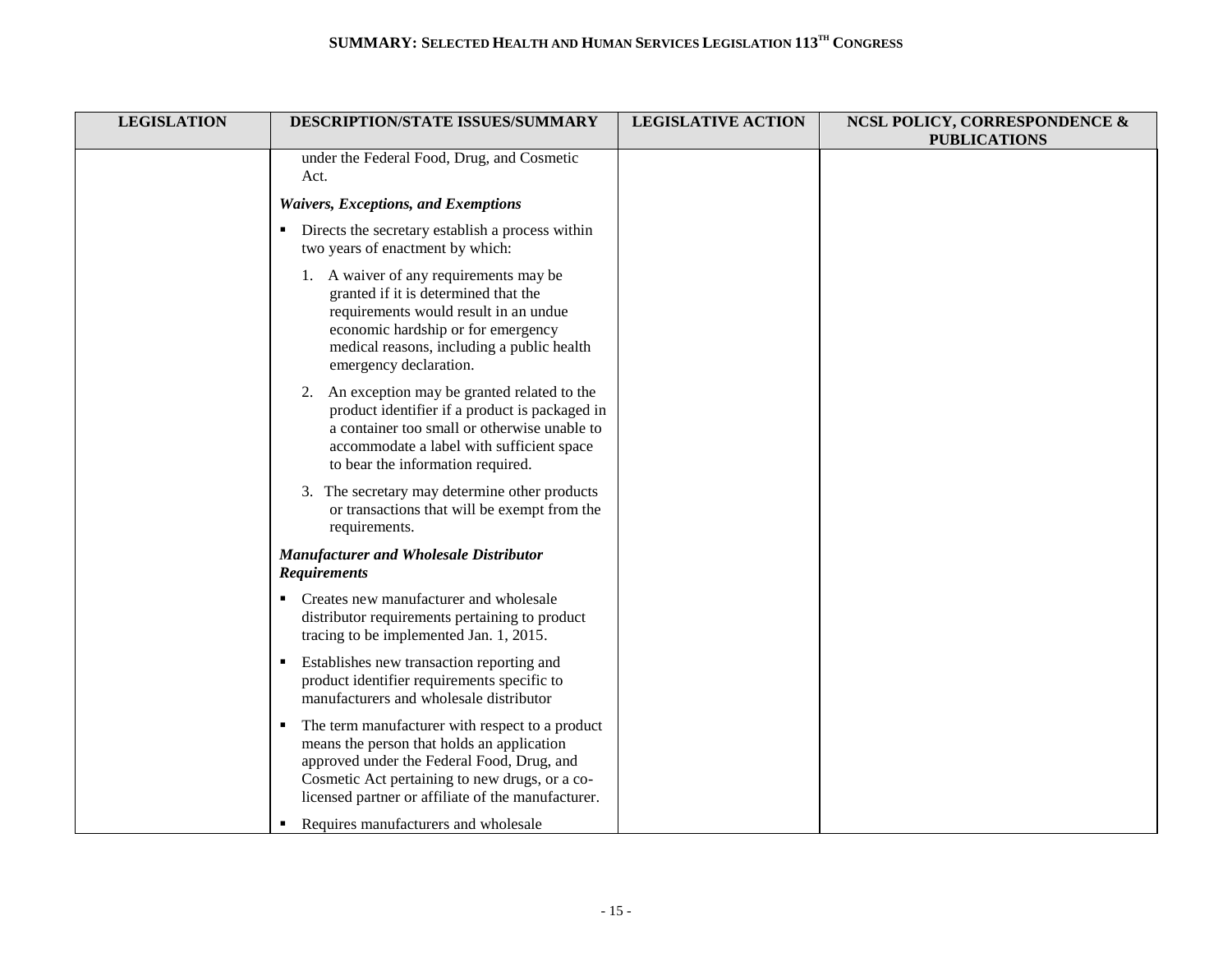| <b>LEGISLATION</b> | DESCRIPTION/STATE ISSUES/SUMMARY                                                                                                                                                                                                                                                                              | <b>LEGISLATIVE ACTION</b> | <b>NCSL POLICY, CORRESPONDENCE &amp;</b><br><b>PUBLICATIONS</b> |
|--------------------|---------------------------------------------------------------------------------------------------------------------------------------------------------------------------------------------------------------------------------------------------------------------------------------------------------------|---------------------------|-----------------------------------------------------------------|
|                    | distributor to have in place by Jan. 1, 2015 a<br>system by which they can us if they determine a<br>product in their possession or control is a suspect<br>product.                                                                                                                                          |                           |                                                                 |
|                    | The manufacturer or wholesale distributor must<br>$\blacksquare$<br>quarantine suspect products, and promptly<br>investigate to determine if the product is an<br>illegitimate product.                                                                                                                       |                           |                                                                 |
|                    | If the manufacturer or wholesale distributor<br>makes a determination that a suspect product is<br>not an illegitimate product, the manufacturer will<br>promptly notify the Food and Drug<br>Administration (FDA)                                                                                            |                           |                                                                 |
|                    | If a product is deemed illegitimate the<br>٠<br>manufacturer or wholesale distributor must<br>quarantine the product and remove the product<br>from the pharmaceutical distribution supply<br>chain, retain a sample of the product for further<br>physical examination, and make specified<br>notifications. |                           |                                                                 |
|                    | Provides for a process for saleable returns on<br>٠<br>products intended for further distribution.                                                                                                                                                                                                            |                           |                                                                 |
|                    | Requires manufacturers and wholesale<br>٠<br>distributors to respond to requests for<br>information from federal or state officials in the<br>event of a recall or for the purpose of<br>investigating a suspect or illegitimate product no<br>later than one business day and not to exceed 48<br>hours.     |                           |                                                                 |
|                    | Provides for similar requirements on dispensing<br>٠<br>entities defined as retail and hospital pharmacies,<br>a group of chain pharmacy under common<br>ownership and control that does not act as a<br>wholesale distributer, and repackagers.                                                              |                           |                                                                 |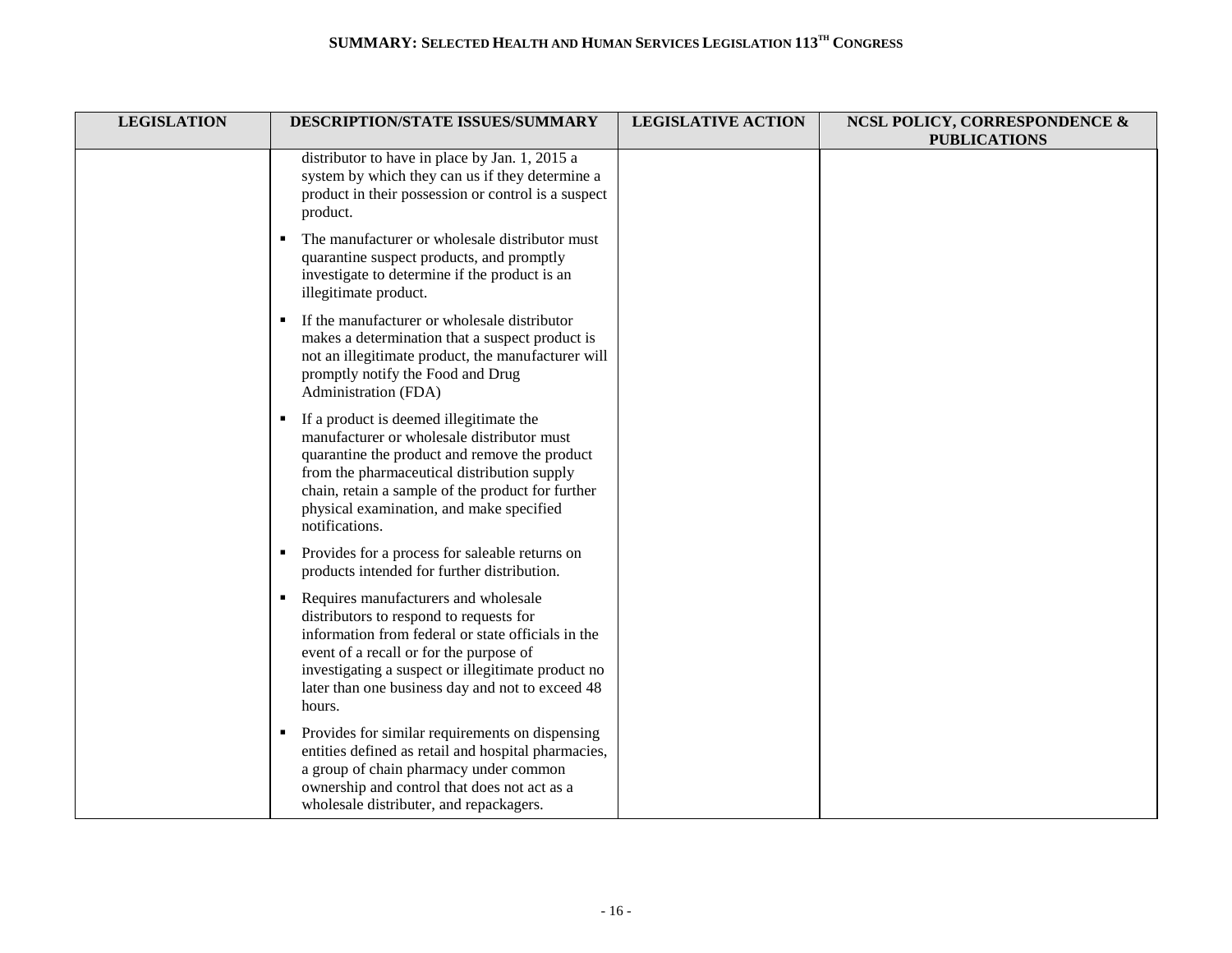| <b>LEGISLATION</b> | DESCRIPTION/STATE ISSUES/SUMMARY                                                                                                                                                                                                                                                                     | <b>LEGISLATIVE ACTION</b> | NCSL POLICY, CORRESPONDENCE &<br><b>PUBLICATIONS</b> |
|--------------------|------------------------------------------------------------------------------------------------------------------------------------------------------------------------------------------------------------------------------------------------------------------------------------------------------|---------------------------|------------------------------------------------------|
|                    | <b>Enhanced Drug Distribution Security</b>                                                                                                                                                                                                                                                           |                           |                                                      |
|                    | Imposes interoperable, electronic tracing of<br>٠<br>product at the package level requirements to be<br>implemented 10 years after enactment which<br>includes:                                                                                                                                      |                           |                                                      |
|                    | 1. The exchange of transaction information and<br>statements in accordance with standards<br>established by the secretary,                                                                                                                                                                           |                           |                                                      |
|                    | 2. Transaction information inclusive of a<br>product identifier at the package level,                                                                                                                                                                                                                |                           |                                                      |
|                    | 3. A system and process for verification of<br>product at the package level, including the<br>standardized numerical identifier,                                                                                                                                                                     |                           |                                                      |
|                    | 4. A system and process to promptly respond<br>with to a product request by the secretary in<br>the event of a recall or for the purposes of an<br>investigation of a suspect product, and                                                                                                           |                           |                                                      |
|                    | 5. A system and process in place to allow<br>acceptance of a product and may accept a<br>saleable returned products.                                                                                                                                                                                 |                           |                                                      |
|                    | Establishes requirements for information<br>٠<br>maintenance concerning agreements between<br>dispensers and third parties.                                                                                                                                                                          |                           |                                                      |
|                    | Establishes a process by which a small business,<br>$\blacksquare$<br>fewer than 25 full time employees, may receive a<br>waiver of the requirements if they would result<br>in an undue economic hardship and which will<br>include a process for the biennial review and<br>renewal of the waiver. |                           |                                                      |
|                    | Directs the secretary to within 180 days of<br>$\blacksquare$<br>enactment to publish guidance to aid trading<br>partners in the identification of a suspect<br>product.                                                                                                                             |                           |                                                      |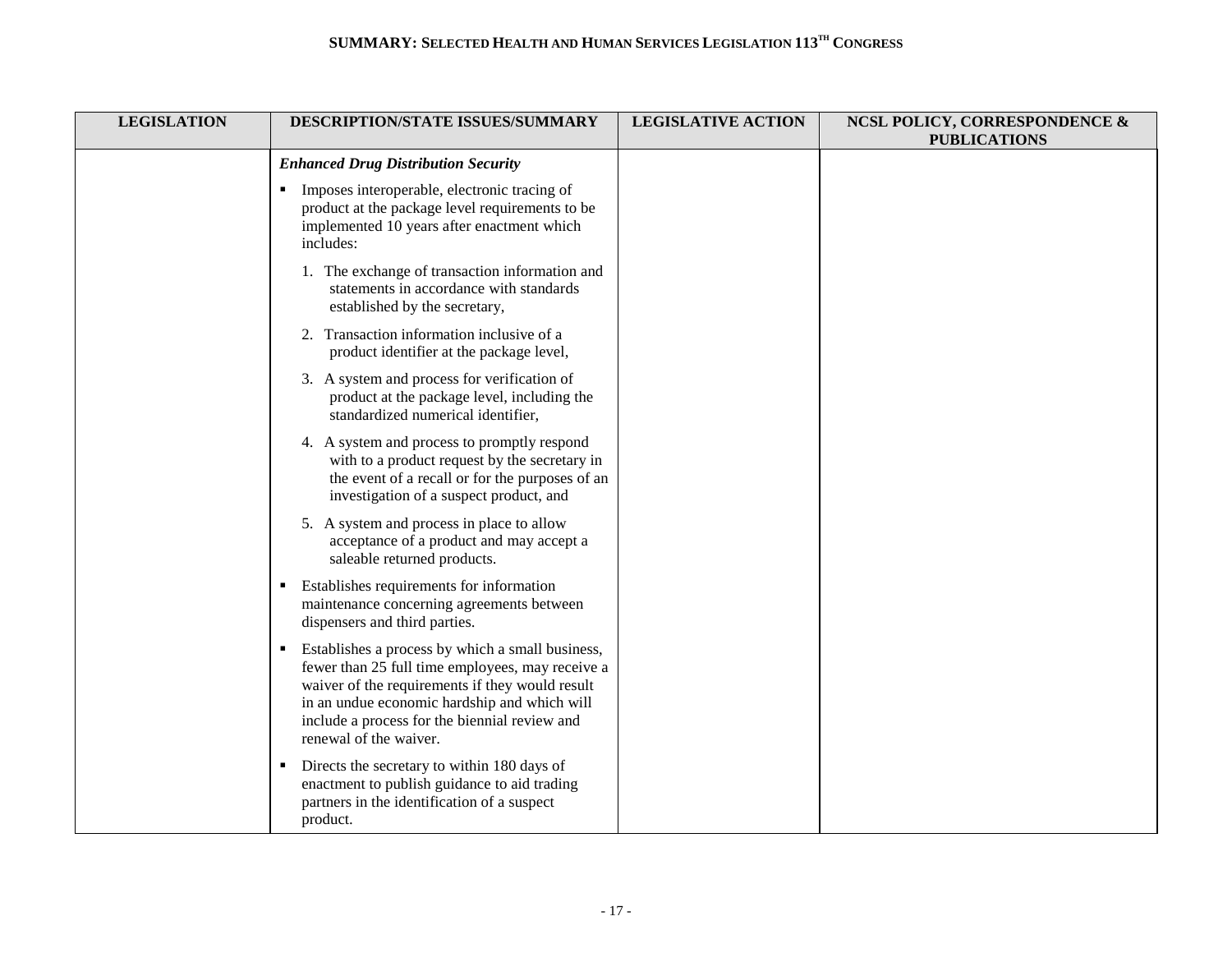| <b>LEGISLATION</b> | DESCRIPTION/STATE ISSUES/SUMMARY                                                                                                                                                                                                                                                  | <b>LEGISLATIVE ACTION</b> | <b>NCSL POLICY, CORRESPONDENCE &amp;</b><br><b>PUBLICATIONS</b> |
|--------------------|-----------------------------------------------------------------------------------------------------------------------------------------------------------------------------------------------------------------------------------------------------------------------------------|---------------------------|-----------------------------------------------------------------|
|                    | <b>Pilot Projects</b>                                                                                                                                                                                                                                                             |                           |                                                                 |
|                    | Directs the secretary to establish pilot projects in<br>coordination with authorized manufacturers,<br>repackagers, wholesale distributors, and<br>dispensers, to explore and evaluate methods to<br>enhance the safety and security of the<br>pharmaceutical distribution chain. |                           |                                                                 |
|                    | The pilot projects will be designed to utilize the<br>$\blacksquare$<br>product identifier for tracing of a product,<br>improve technical capabilities, and identify<br>system attributes that are necessary to implement<br>security requirements.                               |                           |                                                                 |
|                    | <b>Provisions that Sunset</b>                                                                                                                                                                                                                                                     |                           |                                                                 |
|                    | • Provision relating to: $(1)$ receipt of transaction<br>history, and; (2) saleable returned products; will<br>sunset within 10 years of enactment.                                                                                                                               |                           |                                                                 |
|                    | <b>National Standards for Prescription Drug</b><br><b>Wholesale Distributors</b>                                                                                                                                                                                                  |                           |                                                                 |
|                    | • Prohibits the distribution of a drug in any state<br>unless the wholesale distributor is licensed by<br>the state from which the dug is distributed, or if<br>that state has not established a licensure<br>requirement, is licensed by the secretary.                          |                           |                                                                 |
|                    | If a drug is distributed interstate, the wholesale<br>$\blacksquare$<br>distributor must be licensed by the state into<br>which the drug is distributed if the state requires<br>the license for that purpose.                                                                    |                           |                                                                 |
|                    | Imposes new reporting requirements for<br>٠<br>wholesale distributors that begin Jan. 1, 2015<br>which the secretary will use in establishing a<br>database of authorized wholesale distributors.                                                                                 |                           |                                                                 |
|                    | The secretary is directed to coordinate with state<br>officials who will have access to the information                                                                                                                                                                           |                           |                                                                 |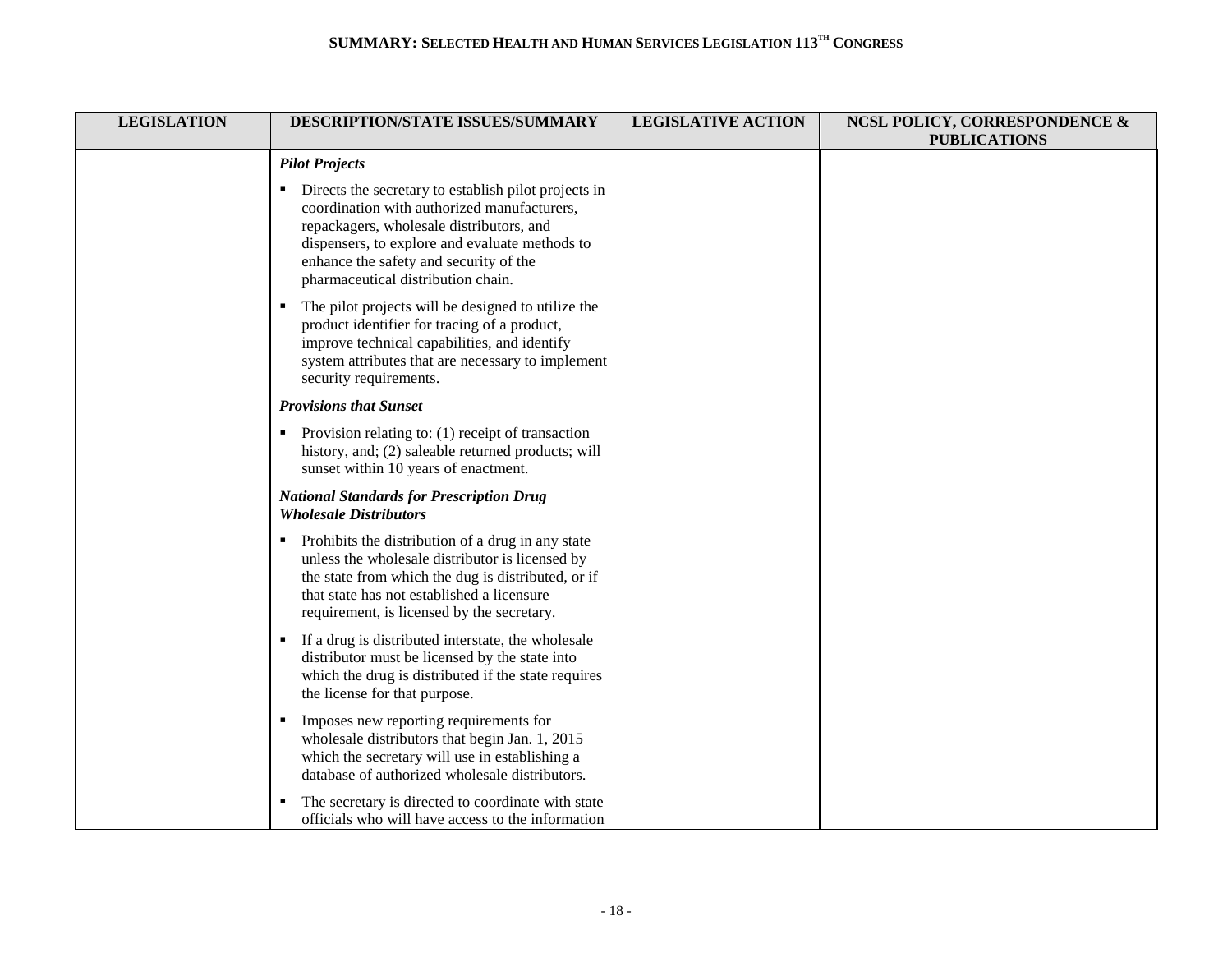| <b>LEGISLATION</b> | DESCRIPTION/STATE ISSUES/SUMMARY                                                                                                                                                                                                                     | <b>LEGISLATIVE ACTION</b> | <b>NCSL POLICY, CORRESPONDENCE &amp;</b><br><b>PUBLICATIONS</b> |
|--------------------|------------------------------------------------------------------------------------------------------------------------------------------------------------------------------------------------------------------------------------------------------|---------------------------|-----------------------------------------------------------------|
|                    | provided.                                                                                                                                                                                                                                            |                           |                                                                 |
|                    | Authorizes the secretary to establish and collect<br>٠<br>fees if a state does not establish a licensing<br>program to cover the costs associated with<br>establishing and administering a licensure<br>program and conducting periodic inspections. |                           |                                                                 |
|                    | Nothing in the act prohibits states from<br>collecting fees from wholesale distributors in<br>connection with state licensing.                                                                                                                       |                           |                                                                 |
|                    | <b>Standards for Licensing of Drug Wholesale</b><br><b>Distributors</b>                                                                                                                                                                              |                           |                                                                 |
|                    | Directs the secretary to within two years of<br>enactment to establish by regulation standards<br>for their licensing.                                                                                                                               |                           |                                                                 |
|                    | For the purposes of ensuring uniformity with<br>$\blacksquare$<br>respect to standards set, the standards will apply<br>to all state and federal licenses concerning<br>wholesale distributors which will include<br>standards for the following:    |                           |                                                                 |
|                    | 1. Storage and handling of prescription drugs,<br>including facility requirements,                                                                                                                                                                   |                           |                                                                 |
|                    | 2. The establishment and maintenance of<br>records of the distributions of the drugs,                                                                                                                                                                |                           |                                                                 |
|                    | 3. The furnishing of a bond or other equivalent<br>means of security, inclusive of a \$100,000<br>surety bond for nongovernmental entities or<br>other equivalent means of security<br>acceptable to the state,                                      |                           |                                                                 |
|                    | 4. Mandatory background checks and<br>fingerprinting of facility managers or<br>designated representatives,                                                                                                                                          |                           |                                                                 |
|                    | 5. The establishment and implementation of<br>qualification for key personnel,                                                                                                                                                                       |                           |                                                                 |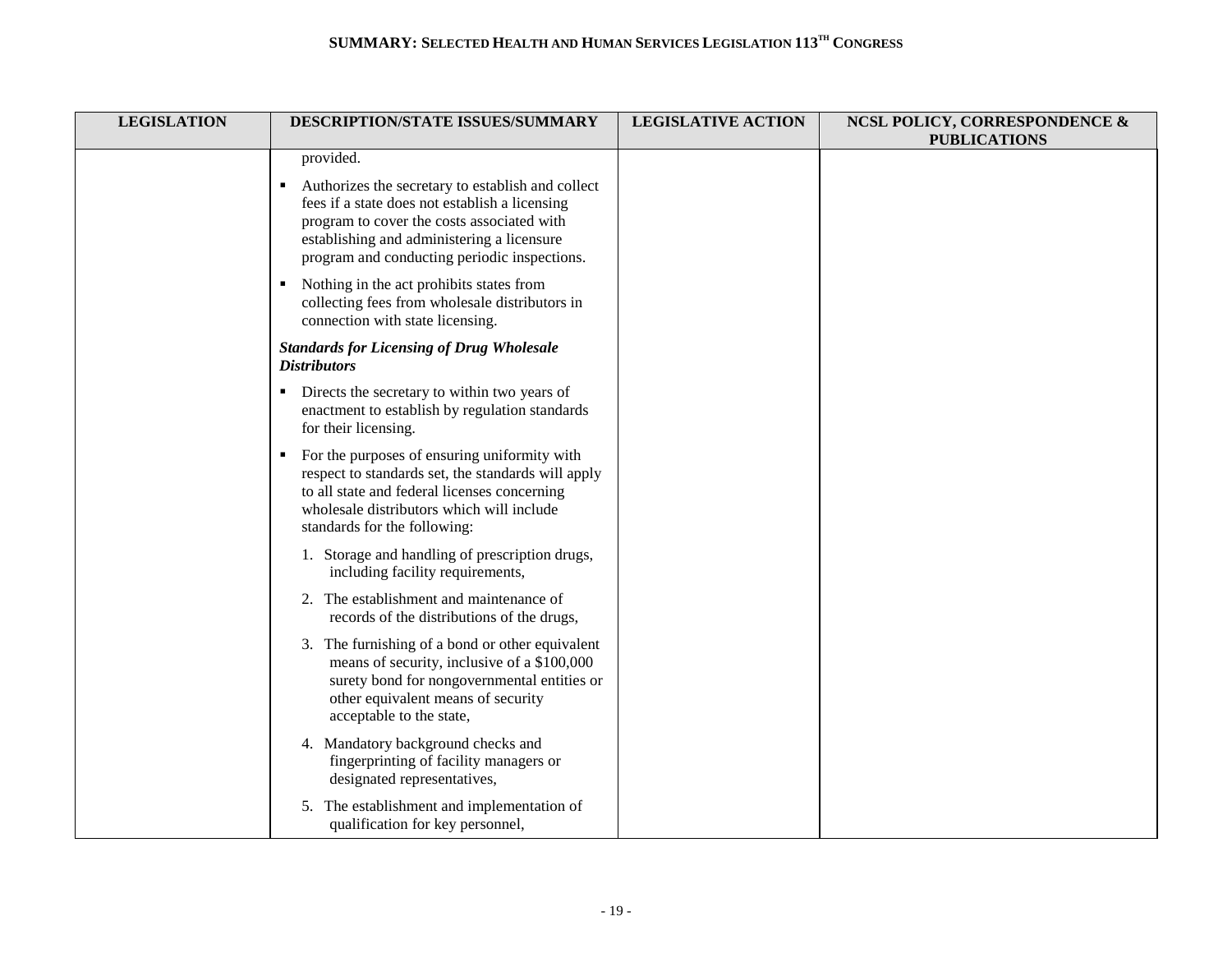| <b>LEGISLATION</b> | DESCRIPTION/STATE ISSUES/SUMMARY                                                                                                                                                                                                                                                                                                                                                                                              | <b>LEGISLATIVE ACTION</b> | <b>NCSL POLICY, CORRESPONDENCE &amp;</b><br><b>PUBLICATIONS</b> |
|--------------------|-------------------------------------------------------------------------------------------------------------------------------------------------------------------------------------------------------------------------------------------------------------------------------------------------------------------------------------------------------------------------------------------------------------------------------|---------------------------|-----------------------------------------------------------------|
|                    | 6. Mandatory physical inspection of the facility<br>to be conducted by the licensing authority or<br>the state, and                                                                                                                                                                                                                                                                                                           |                           |                                                                 |
|                    | 7. The prohibition of certain persons from<br>receiving or maintaining licensure fro<br>wholesale distribution.                                                                                                                                                                                                                                                                                                               |                           |                                                                 |
|                    | • A federal or state licensing authority may<br>conduct the inspection or may accept an<br>inspection by the state in which the facility is<br>located, or by third party accreditation or<br>inspection service approved by HHS or the state.                                                                                                                                                                                |                           |                                                                 |
|                    | <b>Third-Party Logistics Providers</b>                                                                                                                                                                                                                                                                                                                                                                                        |                           |                                                                 |
|                    | Requires the licensure of Third-Party Logistics<br>Providers which is defined as an entity that<br>provides or coordinates warehousing, or other<br>logistics services of a product in interstate<br>commerce on behalf of a manufacturer,<br>wholesale distributor, or dispenser of a product,<br>but does not take ownership of the product, nor<br>has responsibility to direct the sale or disposition<br>of the product. |                           |                                                                 |
|                    | Requires third-party logistics providers to report<br>٠<br>annually to the secretary the state, by which the<br>facility is licensed, and the name and address of<br>the facility and all trade names under which they<br>conduct business.                                                                                                                                                                                   |                           |                                                                 |
|                    | If the state does not establish a licensing<br>٠<br>program, the secretary will license the entity.                                                                                                                                                                                                                                                                                                                           |                           |                                                                 |
|                    | <b>Uniform National Policy-Preemption of State Law</b>                                                                                                                                                                                                                                                                                                                                                                        |                           |                                                                 |
|                    | Prohibits states or their political subdivisions<br>٠<br>from establishing or continuing in effect any<br>requirements for tracing products through the<br>distribution system after enactment of this act.                                                                                                                                                                                                                   |                           |                                                                 |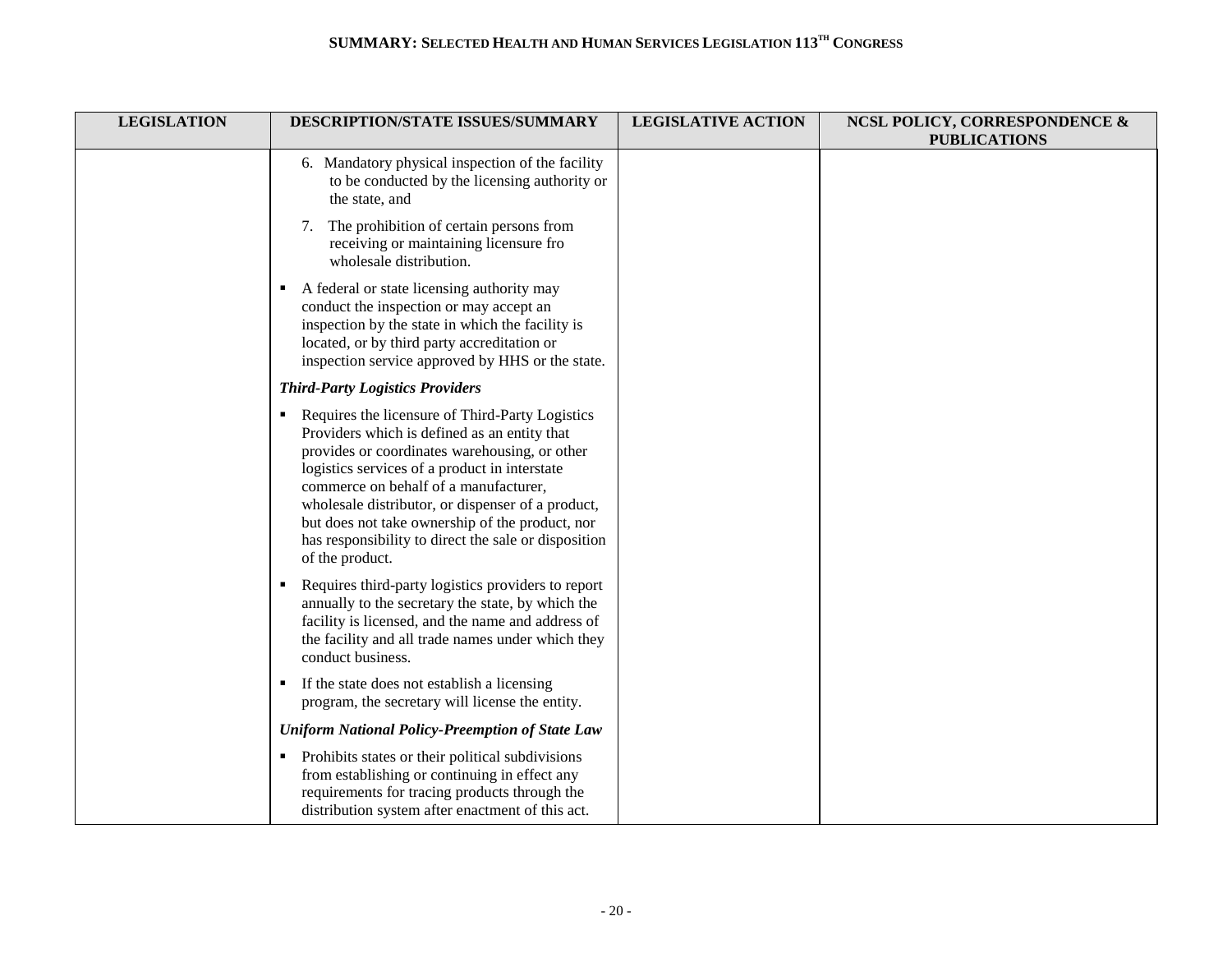| <b>LEGISLATION</b>                                                                                                                     | DESCRIPTION/STATE ISSUES/SUMMARY                                                                                                                                                                                                                                                                                                                                                                                                                                                                                                                                                                                                                                                | <b>LEGISLATIVE ACTION</b>                                                                                                                                                                                  | <b>NCSL POLICY, CORRESPONDENCE &amp;</b><br><b>PUBLICATIONS</b>                                                                                                                                                                                                                                                                                                                                                                                                                                                                                                 |
|----------------------------------------------------------------------------------------------------------------------------------------|---------------------------------------------------------------------------------------------------------------------------------------------------------------------------------------------------------------------------------------------------------------------------------------------------------------------------------------------------------------------------------------------------------------------------------------------------------------------------------------------------------------------------------------------------------------------------------------------------------------------------------------------------------------------------------|------------------------------------------------------------------------------------------------------------------------------------------------------------------------------------------------------------|-----------------------------------------------------------------------------------------------------------------------------------------------------------------------------------------------------------------------------------------------------------------------------------------------------------------------------------------------------------------------------------------------------------------------------------------------------------------------------------------------------------------------------------------------------------------|
|                                                                                                                                        | Prohibits states or their political subdivisions<br>from establishing or continuing in effect any<br>standards, requirements, or regulations with<br>respect to wholesale prescription drug distributor<br>or third-party logistics provider licensure,<br>directly related to or covered by the standards<br>and requirements as amended in this measure.<br>Prohibits states from regulating third-party<br>logistics providers as wholesale distributors.<br>States may take administrative action including<br>fines, to enforce a requirements promulgated by<br>the state.<br>States may provide for the suspension or<br>revocation of licenses issued by the state.     |                                                                                                                                                                                                            |                                                                                                                                                                                                                                                                                                                                                                                                                                                                                                                                                                 |
| <b>Pharmaceutical Quality,</b><br>Security, and<br><b>Accountability Act (S.</b><br>959)<br><b>Sponsor: Senator Harkin</b><br>$(D-IA)$ | <b>Description</b><br>• Broadens the regulatory authority of the Food<br>and Drug Administration (FDA) relating to the<br>compounding of prescription drugs, and<br>establishes national standards for monitoring the<br>movement of prescription drugs through the<br>"drug distribution system."<br><b>State Issues</b><br>• Preempt some state laws.<br><b>Summary</b><br><b>Regulation of Human Drug Compounding</b><br>Expands FDA's oversight role relating to<br>compounded drugs.<br>Clarifies that compounded drugs are new drugs,<br>$\blacksquare$<br>and therefore the Food and Drug, and Cosmetic<br>Act (FFDCA) applies.<br>Defines a compounding manufacturer as | Reported to the Senate<br>٠.<br>with an amendment in<br>the nature of a substitute<br>and without a written<br>report by the Senate<br>Health, Education, Labor<br>and Pensions Committee<br>(06/19/2013). | <b>NCSL Policy</b><br>• NCSL supports these efforts of Congress to<br>improve the regulation of compounding<br>pharmacies, but wants to ensure that the federal<br>proposals will retain: state regulation of<br>pharmacy compounding; will require the Food<br>and Drug Administration (FDA) to address<br>interstate regulation and the regulation of the<br>non-traditional pharmacies that are<br>compounding in a way that is closer to<br>manufacturing, and; would require oversight<br>and regulation beyond the authority of state<br>pharmacy boards. |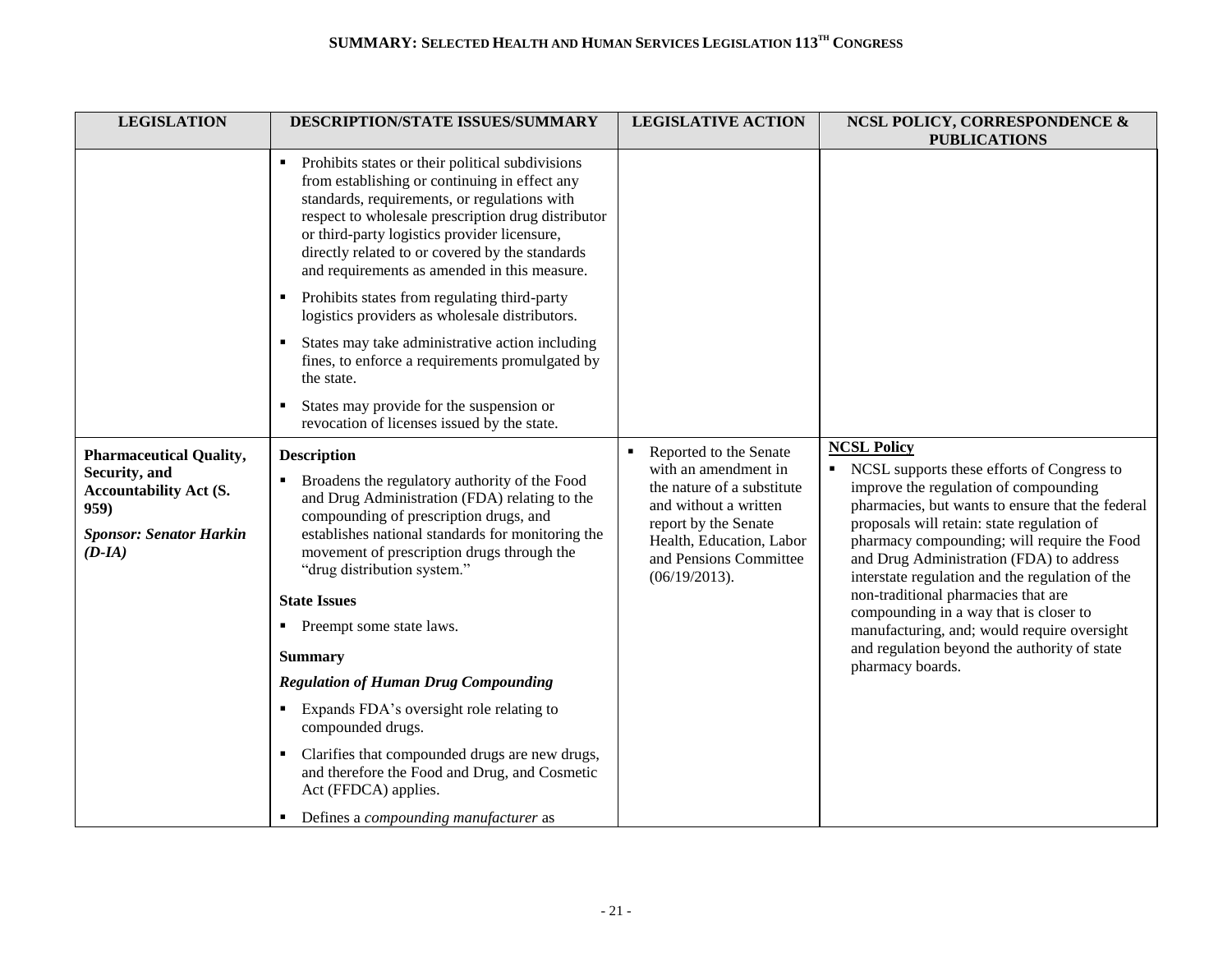| <b>LEGISLATION</b> | <b>DESCRIPTION/STATE ISSUES/SUMMARY</b>                                                                                                                                                                                                                                                                                                                   | <b>LEGISLATIVE ACTION</b> | <b>NCSL POLICY, CORRESPONDENCE &amp;</b> |
|--------------------|-----------------------------------------------------------------------------------------------------------------------------------------------------------------------------------------------------------------------------------------------------------------------------------------------------------------------------------------------------------|---------------------------|------------------------------------------|
|                    | meaning a facility that compounds any sterile<br>drug without receiving a prescription for an<br>identified patient, and distributes or offers to sell<br>the drug in interstate commerce, or; that<br>repackages any preservative free sterile drug or<br>engages in sterile pooling,                                                                    |                           | <b>PUBLICATIONS</b>                      |
|                    | Exemptions include a compounding nuclear<br>$\blacksquare$<br>pharmacy <sup>4</sup> , infusion pharmacy <sup>5</sup> , and hospitals<br>and health systems.                                                                                                                                                                                               |                           |                                          |
|                    | Creates a standard to allow traditional<br>٠<br>compounders to provide drugs to practitioners<br>for their office use. Pharmacies that compound<br>for office use will need to limit compounding to<br>10 percent of the products they dispense and will<br>need to reconcile the names of patients who<br>receive the office use product within 14 days. |                           |                                          |
|                    | <b>Drugs That May Not Be Compounded</b>                                                                                                                                                                                                                                                                                                                   |                           |                                          |
|                    | Authorizes the FDA to designate drugs that<br>demonstrate difficulties for compounding that<br>are reasonably likely to lead to an adverse effect.                                                                                                                                                                                                        |                           |                                          |
|                    | The secretary must seek public input every five<br>л.<br>years for the need for compounded drugs to be<br>included or excluded from the list of drugs.                                                                                                                                                                                                    |                           |                                          |
|                    | Copies of marketed FDA-approved drugs may<br>$\blacksquare$<br>not be compounded for bulk except in the case of<br>a drug shortage, in which case the compounder<br>must submit a single notice to the secretary<br>within three days of beginning compounding.                                                                                           |                           |                                          |
|                    | Biologics may only be compounded starting with<br>٠                                                                                                                                                                                                                                                                                                       |                           |                                          |

 $\overline{4}$ A **compounding nuclear pharmacy** is a state-licensed pharmacy or federal facility; holds a licensed currently in effect from the Nuclear Regulatory Commission or from a state; does not compound non-radioactive drugs that would cause the entity to be a compounding manufacturer, and ; meets the requirements of a traditional compounder.

<sup>&</sup>lt;sup>5</sup> An *infusion pharmacy* is a state-licensed pharmacy or a federal facility accredited to provide infusion pharmacy services by a national accreditation body approved by the secretary, and provides infusions pursuant to a prescription for an identified individual patient where the products are administered directly to the patient.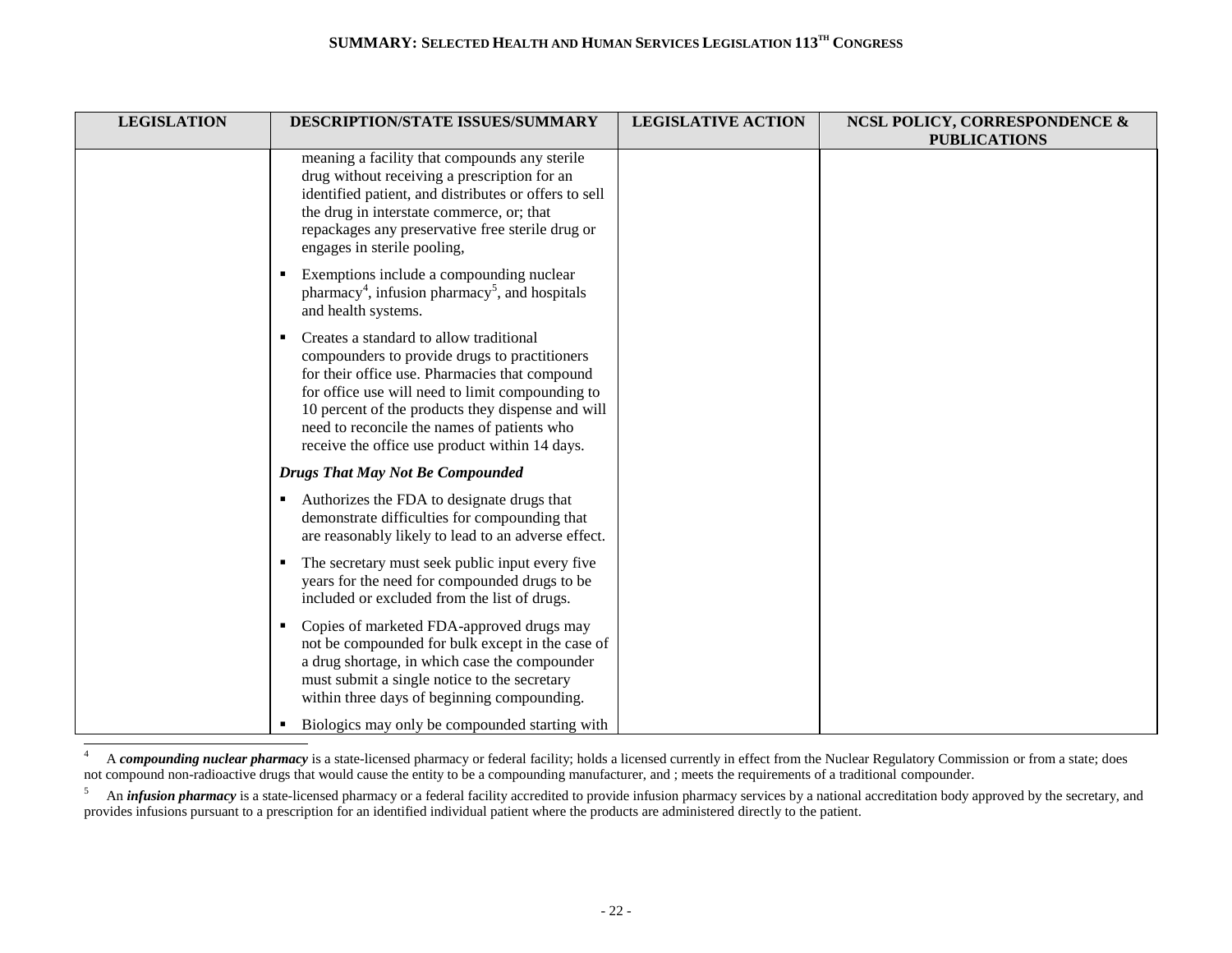| <b>LEGISLATION</b>                                   | DESCRIPTION/STATE ISSUES/SUMMARY                                                                                                                                                                                                                                                                                                                                                                                                                                                                                                                                                                                                                                                                           | <b>LEGISLATIVE ACTION</b> | NCSL POLICY, CORRESPONDENCE &<br><b>PUBLICATIONS</b>                                                                                                                                                                                                |
|------------------------------------------------------|------------------------------------------------------------------------------------------------------------------------------------------------------------------------------------------------------------------------------------------------------------------------------------------------------------------------------------------------------------------------------------------------------------------------------------------------------------------------------------------------------------------------------------------------------------------------------------------------------------------------------------------------------------------------------------------------------------|---------------------------|-----------------------------------------------------------------------------------------------------------------------------------------------------------------------------------------------------------------------------------------------------|
|                                                      | a licensed biologic for a patient for whom the<br>product produces a clinical benefit.                                                                                                                                                                                                                                                                                                                                                                                                                                                                                                                                                                                                                     |                           |                                                                                                                                                                                                                                                     |
|                                                      | Products subject to Risk Evaluation and<br>Mitigation Strategies (REMS) with elements to<br>assure safe use can only be compounded under<br>these exceptions if the compounder shows the<br>secretary it utilizes controls that are comparable<br>to those in the REMS.                                                                                                                                                                                                                                                                                                                                                                                                                                    |                           |                                                                                                                                                                                                                                                     |
| <b>Compounding Clarity Act</b><br>of 2013 (H.R.3089) | <b>Description</b>                                                                                                                                                                                                                                                                                                                                                                                                                                                                                                                                                                                                                                                                                         | In traduced $(9/12/2013)$ | <b>NCSL Policy</b><br>• NCSL supports these efforts of Congress to                                                                                                                                                                                  |
|                                                      | • Broadens."                                                                                                                                                                                                                                                                                                                                                                                                                                                                                                                                                                                                                                                                                               |                           | improve the regulation of compounding                                                                                                                                                                                                               |
| <b>Sponsor: Representative</b><br>Griffith $(R-VA)$  | <b>State Issues</b>                                                                                                                                                                                                                                                                                                                                                                                                                                                                                                                                                                                                                                                                                        |                           | pharmacies, but wants to ensure that the federal<br>proposals will retain: state regulation of                                                                                                                                                      |
|                                                      | Preempt some state laws.<br>п.                                                                                                                                                                                                                                                                                                                                                                                                                                                                                                                                                                                                                                                                             |                           | pharmacy compounding; will require the Food                                                                                                                                                                                                         |
|                                                      | <b>Summary</b>                                                                                                                                                                                                                                                                                                                                                                                                                                                                                                                                                                                                                                                                                             |                           | and Drug Administration (FDA) to address                                                                                                                                                                                                            |
|                                                      | • Defines the term "traditional compounding" as<br>meaning a drug product compounded by a<br>licensed pharmacist in a state-licensed pharmacy<br>or federal facility, or licensed physician, for an<br>identified individual patient based on the receipt<br>of a valid prescription.<br>Permits anticipatory compounding by a licensed<br>п.<br>pharmacist in limited quantities before the<br>receipt of a valid prescription for an identified<br>individual patient based on: 1. historical demand<br>for the drug product; 2. a history of prescriptions<br>for the drug product for the individual patient, or<br>3. For the physician or other licensed practitioner<br>who wrote the prescription. |                           | interstate regulation and the regulation of the<br>non-traditional pharmacies that are<br>compounding in a way that is closer to<br>manufacturing, and; would require oversight<br>and regulation beyond the authority of state<br>pharmacy boards. |
|                                                      | <b>Compounding for Office Use</b><br>Requires drug products produced for office use                                                                                                                                                                                                                                                                                                                                                                                                                                                                                                                                                                                                                        |                           |                                                                                                                                                                                                                                                     |
|                                                      | to be reconciled back to the pharmacy within 7<br>days.<br>Restricts to five percent the sterile drug products<br>that are compounded and or shipped interstate.<br>Requires that records of the compounding are to                                                                                                                                                                                                                                                                                                                                                                                                                                                                                        |                           |                                                                                                                                                                                                                                                     |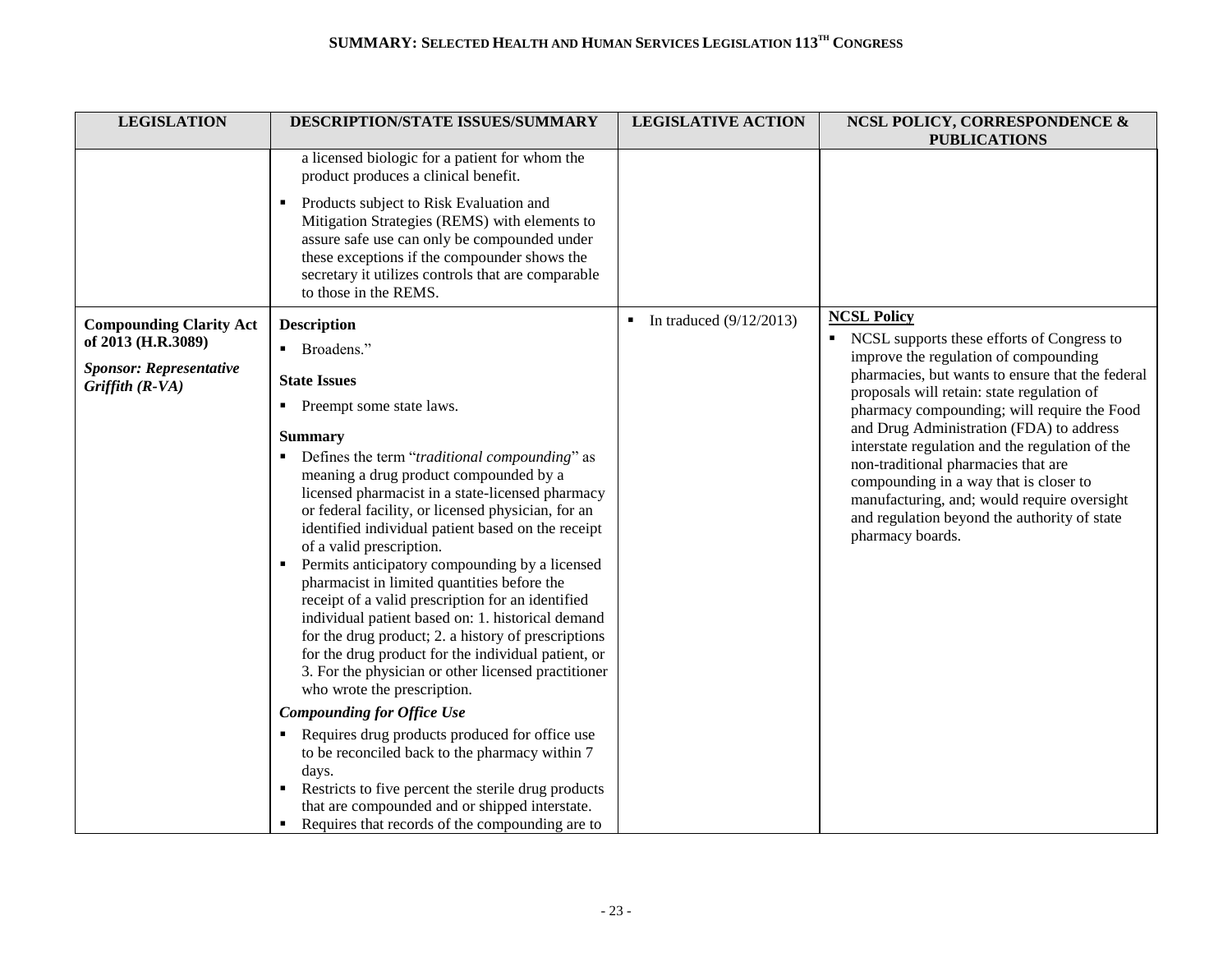| <b>LEGISLATION</b> | DESCRIPTION/STATE ISSUES/SUMMARY                                                                                                                                                                                                                                                                                                                                                                                                                                                                                                                                                                                                                                                      | <b>LEGISLATIVE ACTION</b> | <b>NCSL POLICY, CORRESPONDENCE &amp;</b><br><b>PUBLICATIONS</b> |
|--------------------|---------------------------------------------------------------------------------------------------------------------------------------------------------------------------------------------------------------------------------------------------------------------------------------------------------------------------------------------------------------------------------------------------------------------------------------------------------------------------------------------------------------------------------------------------------------------------------------------------------------------------------------------------------------------------------------|---------------------------|-----------------------------------------------------------------|
|                    | be kept for not less than three years.<br>The statement "Office Use Only" and the<br>statement "Not for resale" must appear on the<br>compounded drug products.                                                                                                                                                                                                                                                                                                                                                                                                                                                                                                                       |                           |                                                                 |
|                    | <b>Quality Standards</b>                                                                                                                                                                                                                                                                                                                                                                                                                                                                                                                                                                                                                                                              |                           |                                                                 |
|                    | Requires all compounded products to be<br>٠<br>compounded, stored, and dated in compliance<br>with the U.S. Pharmacopoeia <sup>6</sup> chapters that are<br>applicable to pharmaceutical compounding.<br>Provides standards for the use of bulk substances<br>$\blacksquare$<br>in drug compounding.<br>Prohibits the compounding of drug products<br>٠.<br>which are essentially the copy of a marketed and<br>approved drug product.<br>Prohibits the use of drug products which present<br>demonstrable difficulties for compounding.<br>Prohibits the sale of compounded drug products<br>by an entity other than the pharmacy or<br>physician that compounded the drug products. |                           |                                                                 |
|                    | <b>State Authority and Reporting</b>                                                                                                                                                                                                                                                                                                                                                                                                                                                                                                                                                                                                                                                  |                           |                                                                 |
|                    | Upholds the authority of states to impose<br>restrictions on compounding on top of the<br>restrictions imposed in this measure, and<br>enforcing requirements or restrictions or<br>standards imposed by this measure.<br>Directs the secretary to develop and implement a<br>system for receiving and reviewing submissions<br>from state boards of pharmacy concerning<br>actions taken against compounding pharmacies<br>in their jurisdictions including: violations;<br>warning letters; sanctions or penalties, and;<br>revocation of a state-issued pharmacy license or<br>certification.                                                                                      |                           |                                                                 |

 $6$  The U.S. Pharmacopeial Convention (USP) is a scientific nonprofit organization that sets standards for the identity, strength, quality, and purity of medicines, food ingredients, and dietary supplements manufactured, distributed and consumed worldwide. USP's drug standards are enforceable in the United States by the Food and Drug Administration, and these standards are developed and relied upon in more than 140 countries.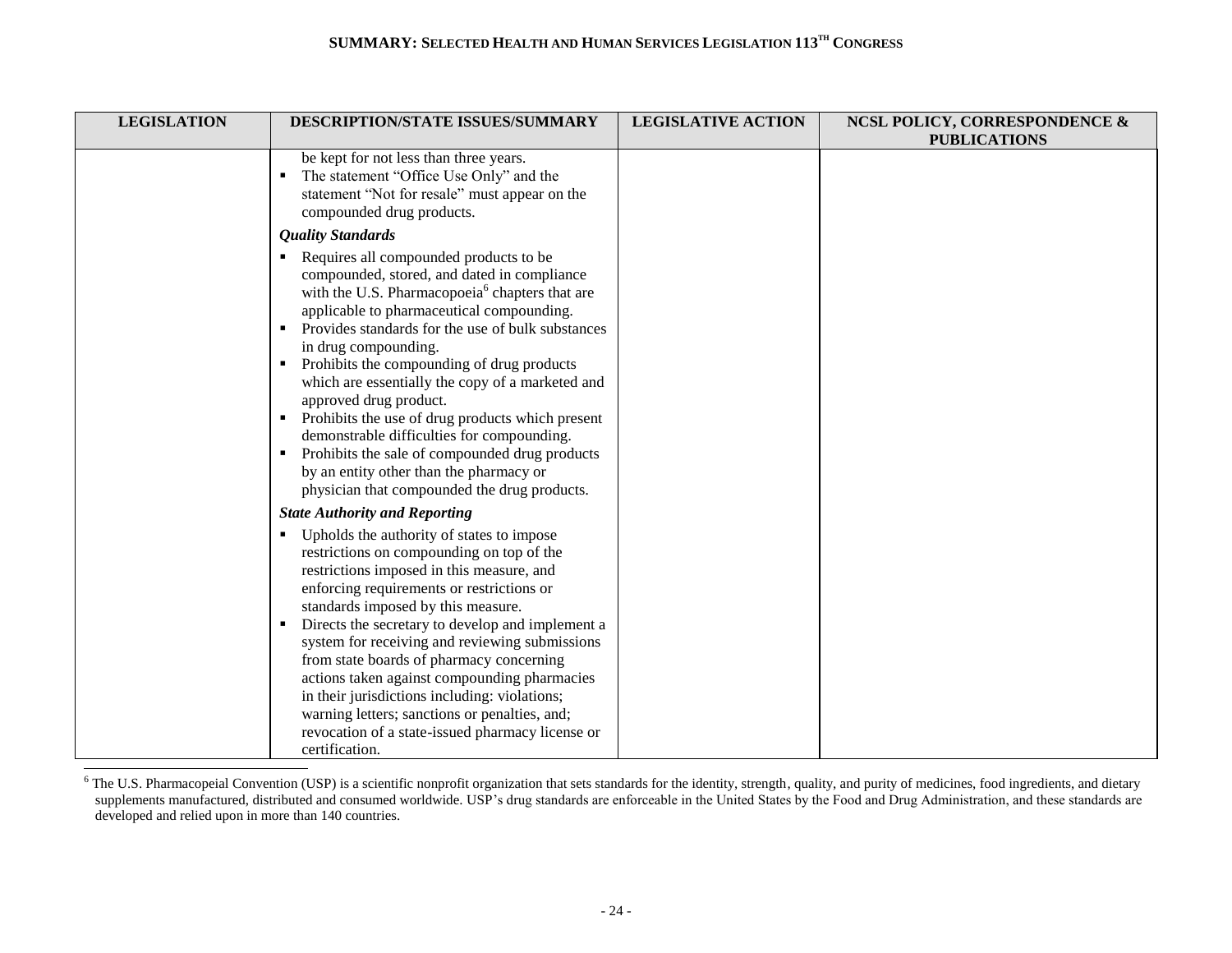| <b>LEGISLATION</b> | DESCRIPTION/STATE ISSUES/SUMMARY                                                                                                                                                                                                                                                                                                                                                                                                                                                                                                                                                                                                                                                                                                                                                                                                                                                              | <b>LEGISLATIVE ACTION</b> | <b>NCSL POLICY, CORRESPONDENCE &amp;</b><br><b>PUBLICATIONS</b> |
|--------------------|-----------------------------------------------------------------------------------------------------------------------------------------------------------------------------------------------------------------------------------------------------------------------------------------------------------------------------------------------------------------------------------------------------------------------------------------------------------------------------------------------------------------------------------------------------------------------------------------------------------------------------------------------------------------------------------------------------------------------------------------------------------------------------------------------------------------------------------------------------------------------------------------------|---------------------------|-----------------------------------------------------------------|
|                    | The secretary will review submissions and<br>٠<br>determine if the pharmacy is in violation of this<br>act.<br>The secretary may inspect a pharmacy's records<br>٠<br>to determine whether the pharmacy is in<br>violation of one or more requirements.<br>The inspection is to be conducted in coordination<br>٠<br>with the relevant state board or boards of<br>pharmacy.                                                                                                                                                                                                                                                                                                                                                                                                                                                                                                                  |                           |                                                                 |
|                    | <b>Outsourcing Facilities</b><br>Clarifies FDA's authority over the large-scale<br>compounding entities, or outsourcing facilities,<br>by outlining new federal requirements.<br>Requires outsourcing pharmacies to register<br>٠<br>annually with the secretary and indicate if they<br>plan to compound drugs.<br>• The outsourcing facility must submit to the<br>secretary a report identifying the drugs products<br>compounded by that facility during the previous<br>six month period.<br>Outsourcing facilities will be subject to<br>٠.<br>inspection and will not be eligible for exemption.<br>Inspections will be made based on a risk-based<br>schedule established by the secretary.<br>Risk factors considered in determining the risk-<br>٠<br>based schedule include compliance history,<br>records, inherent risk of the drug product, and<br>history of past inspections. |                           |                                                                 |
|                    | <b>Fees Relating to Outsourcing Facilities</b><br>Beginning in fiscal year (FY) 2015 and<br>thereafter, the secretary will collect an annual<br>establishment fee from each outsourcing facility,<br>and re-inspection fee from each outsourcing<br>facility subject to re-inspection during that fiscal<br>year.                                                                                                                                                                                                                                                                                                                                                                                                                                                                                                                                                                             |                           |                                                                 |

The term "outsourcing facility" means a facility at one geographic location or address that compounds sterile drug products for office use in excess of the limitation set in law.

 $\overline{a}$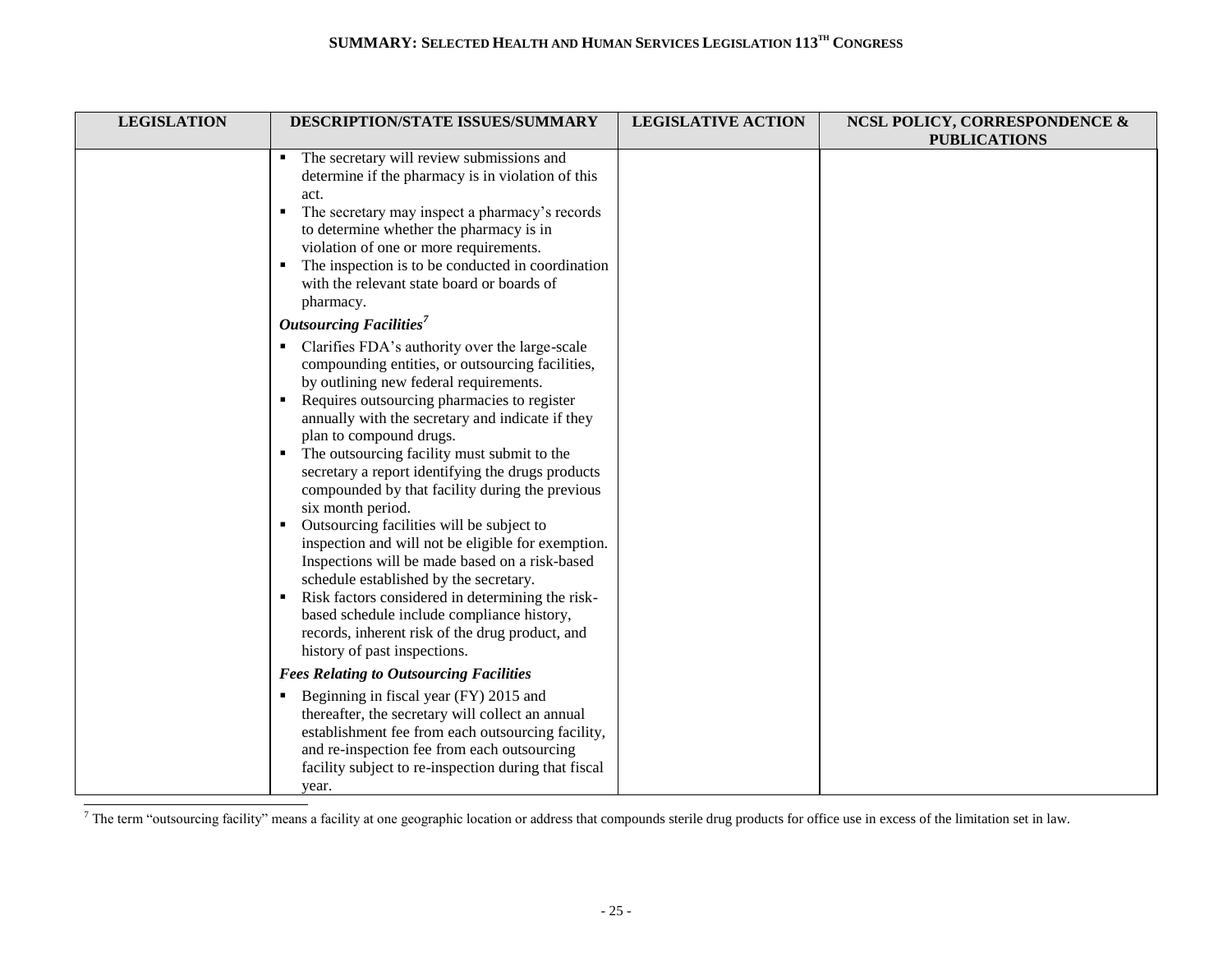| <b>LEGISLATION</b>                                                                                                                                                   | DESCRIPTION/STATE ISSUES/SUMMARY                                                                                                                                                                                                                                            | <b>LEGISLATIVE ACTION</b>                                 | <b>NCSL POLICY, CORRESPONDENCE &amp;</b><br><b>PUBLICATIONS</b> |
|----------------------------------------------------------------------------------------------------------------------------------------------------------------------|-----------------------------------------------------------------------------------------------------------------------------------------------------------------------------------------------------------------------------------------------------------------------------|-----------------------------------------------------------|-----------------------------------------------------------------|
|                                                                                                                                                                      |                                                                                                                                                                                                                                                                             |                                                           |                                                                 |
| <b>PUBLIC HEALTH</b>                                                                                                                                                 |                                                                                                                                                                                                                                                                             |                                                           |                                                                 |
| <b>Prematurity Research</b><br><b>Expansion and Education</b><br>for Mothers who deliver<br><b>Infants Early (PREEMIE)</b><br><b>Reauthorization Act (S.</b><br>252) | <b>Description</b><br>• Reauthorizes the PREEMIE Act which provides<br>funding for research, education to reduce<br>preterm labor through fiscal year 2018.<br><b>State Issues</b>                                                                                          | Adopted in the Senate by<br>٠<br>voice vote (09-25-2013). | <b>NCSL Policy</b><br>• NCSL has no policy                      |
| <b>Sponsor: Senator</b><br>Alexander $(R-)TN$                                                                                                                        | Grant awards for telemedicine and<br>$\blacksquare$<br>demonstration projects aimed at improving<br>treatment of pregnant women and outcomes for<br>babies born prematurely.                                                                                                |                                                           |                                                                 |
|                                                                                                                                                                      | • Funding for public and health care provider<br>education.                                                                                                                                                                                                                 |                                                           |                                                                 |
|                                                                                                                                                                      | <b>Summary</b>                                                                                                                                                                                                                                                              |                                                           |                                                                 |
|                                                                                                                                                                      | Reauthorizes funding for the PREEMIE Act<br>though FY 2018.                                                                                                                                                                                                                 |                                                           |                                                                 |
|                                                                                                                                                                      | Directs HHS, acting through the Centers for<br>٠<br>Disease Control and Prevention to conduct an<br>epidemiological study on the factors relating to<br>prematurity, subject to the availability of<br>appropriations, and to continue efforts to prevent<br>preterm birth. |                                                           |                                                                 |
|                                                                                                                                                                      | Authorizes the Health Resources and Services<br>$\blacksquare$<br>Administration (HRSA) to award telemedicine<br>grants and demonstration projects aimed at<br>improving treatment of pregnant women and<br>outcomes for babies born prematurely.                           |                                                           |                                                                 |
|                                                                                                                                                                      | Appropriates funding for public and health care<br>$\blacksquare$<br>provider education related to the factors and<br>behaviors associated with premature birth.                                                                                                            |                                                           |                                                                 |
|                                                                                                                                                                      | Authorizes HHS to establish an Advisory<br>Committee on Infant Mortality to provide                                                                                                                                                                                         |                                                           |                                                                 |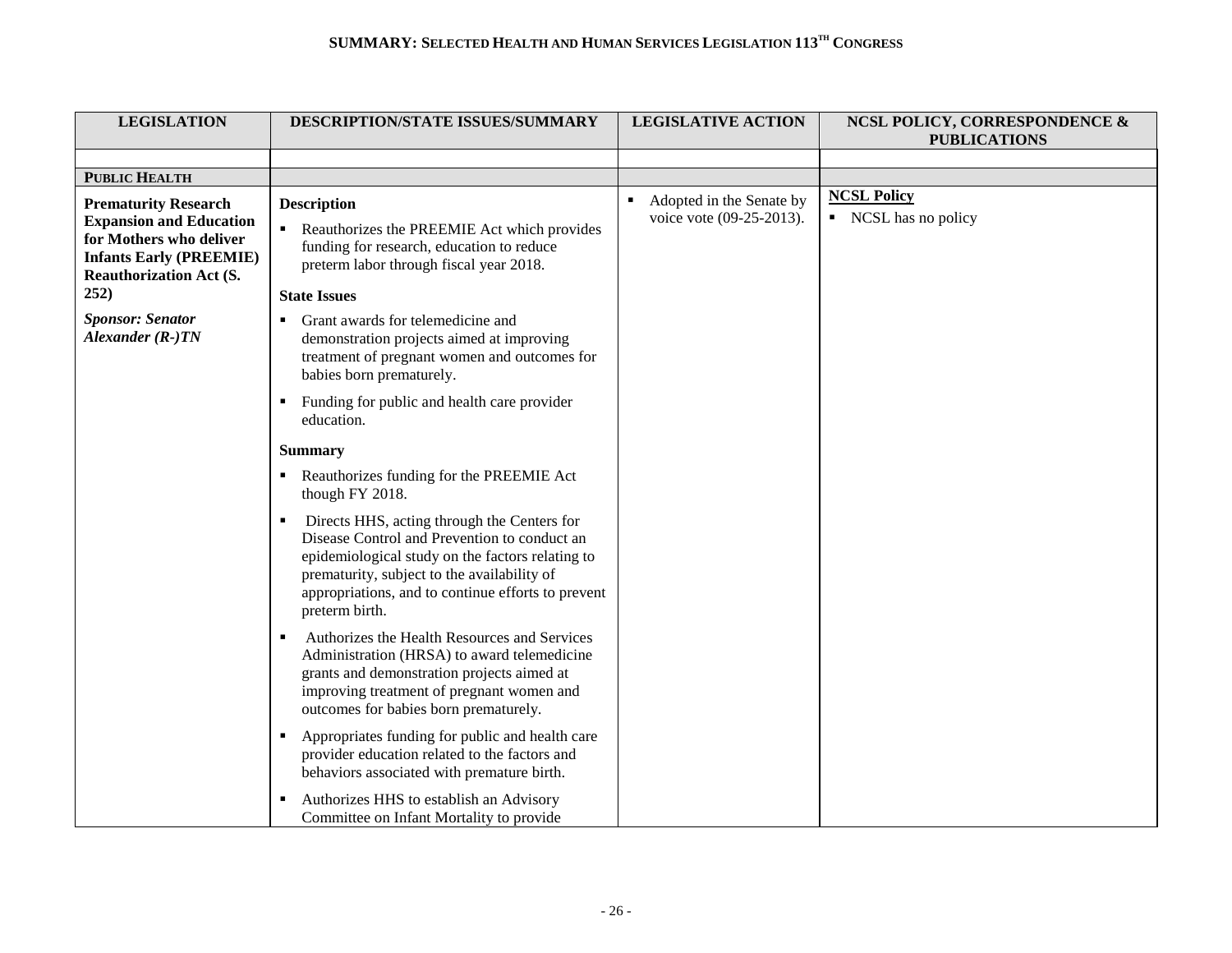| <b>LEGISLATION</b>                                                                                                                                             | DESCRIPTION/STATE ISSUES/SUMMARY                                                                                                                                                                                                                                                                                                                                                                                                                                                                                                                                                                                                                                                                                                                                                                                                                                                                                                                                                                                                                                                                                                                                                                                                                 | <b>LEGISLATIVE ACTION</b>                                                                                                                                                                                                                                                                                                                                                                                            | <b>NCSL POLICY, CORRESPONDENCE &amp;</b><br><b>PUBLICATIONS</b> |
|----------------------------------------------------------------------------------------------------------------------------------------------------------------|--------------------------------------------------------------------------------------------------------------------------------------------------------------------------------------------------------------------------------------------------------------------------------------------------------------------------------------------------------------------------------------------------------------------------------------------------------------------------------------------------------------------------------------------------------------------------------------------------------------------------------------------------------------------------------------------------------------------------------------------------------------------------------------------------------------------------------------------------------------------------------------------------------------------------------------------------------------------------------------------------------------------------------------------------------------------------------------------------------------------------------------------------------------------------------------------------------------------------------------------------|----------------------------------------------------------------------------------------------------------------------------------------------------------------------------------------------------------------------------------------------------------------------------------------------------------------------------------------------------------------------------------------------------------------------|-----------------------------------------------------------------|
|                                                                                                                                                                | recommendations to the secretary regarding<br>reducing infant mortality, preterm birth and<br>improving the health status of pregnant women<br>and infants.                                                                                                                                                                                                                                                                                                                                                                                                                                                                                                                                                                                                                                                                                                                                                                                                                                                                                                                                                                                                                                                                                      |                                                                                                                                                                                                                                                                                                                                                                                                                      |                                                                 |
| <b>HIV Organ Policy Equity</b><br>Act (H.R. 698; S. 330)<br><b>Sponsors: Representative</b><br>Lois Capps $(D-CA);$<br><b>Senator Barbara Boxer (D-</b><br>CA) | <b>Description</b><br>• Amends current law prohibiting the acquisition<br>and procurement of donated organs that are<br>infected with the virus that causes acquired<br>immune deficiency syndrome, and requires the<br>Secretary to develop guidelines for conducting<br>research relating to organ transplants from<br>donors who are infected with the human<br>immunodeficiency virus (HIV).<br><b>State Issues</b><br>$\blacksquare$ None<br><b>Summary</b><br>Amends the Public Health Service Act to repeal<br>٠<br>the requirement that the Organ Procurement and<br>Transplantation Network adopt and use<br>standards of quality for the acquisition and<br>transportation of donated organs that include<br>standards for preventing the acquisition of<br>organs infected with the etiologic agent for<br>acquired immune deficiency syndrome (AIDS).<br>Replaces this requirement with authorization for<br>the Network to adopt and use such standards<br>with respect to organs infected with human<br>immunodeficiency virus (HIV), provided that<br>any such standards ensure that organs infected<br>with HIV may be transplanted only into<br>individuals who are infected with such virus<br>before receiving such an organ. | Placed on the House<br>calendar. (07/30/2013)<br>Discharged by the House<br>٠<br>Judiciary Committee.<br>(07/30/2013)<br>Reported by the House<br>$\blacksquare$<br><b>Energy and Commerce</b><br>Committee. (07/30/2013)<br>[See H Rpt. 113-181 Part<br>11<br>Senate bill was referred<br>$\blacksquare$<br>to the Subcommittee on<br>Crime, Terrorism,<br>Homeland Security and<br>Investigations.<br>(07/30/2013) | <b>NCSL Policy</b><br>• NCSL has no policy.                     |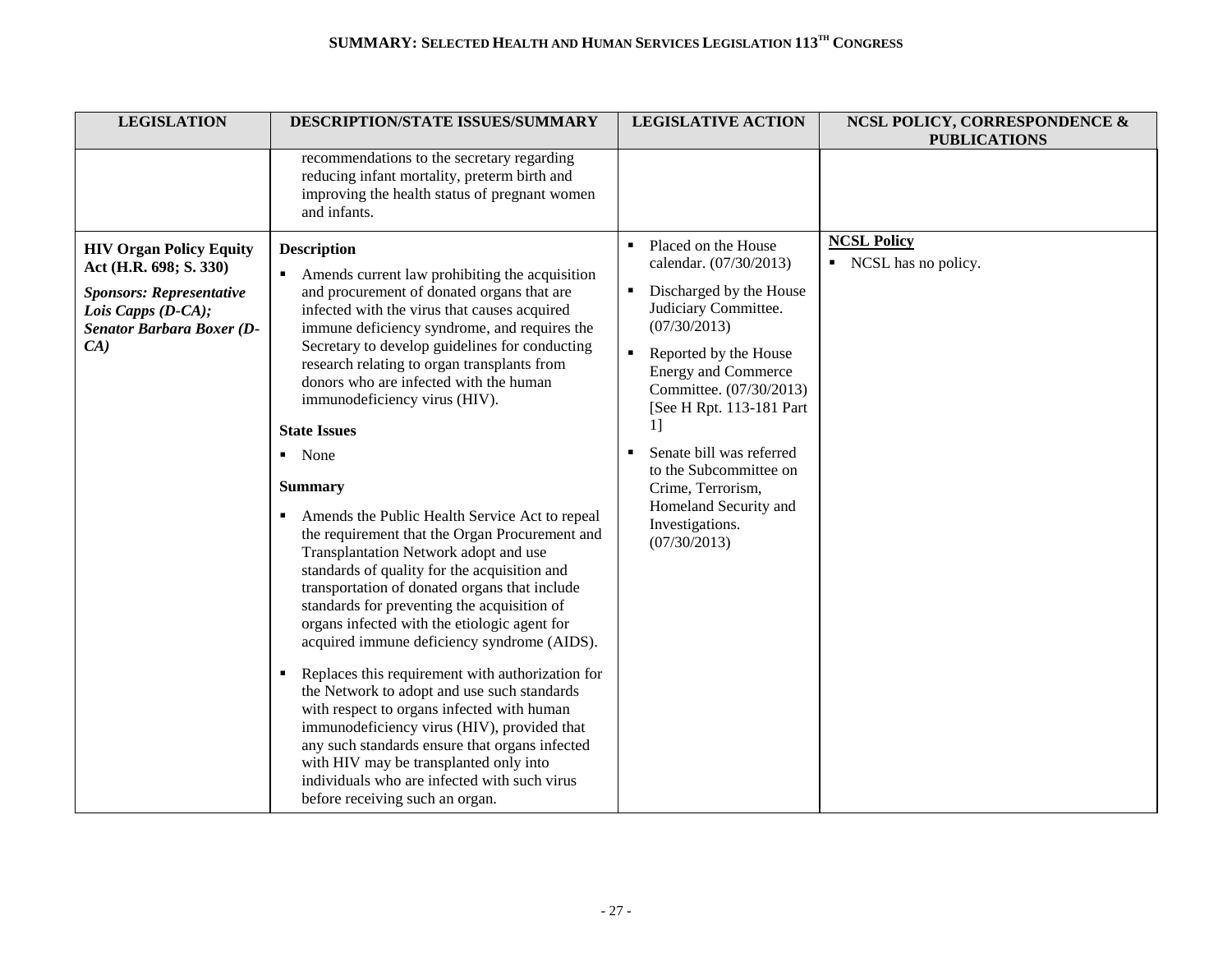| <b>LEGISLATION</b> | <b>DESCRIPTION/STATE ISSUES/SUMMARY</b>                                                                                                                                                                                                                                                                                                                                                                                                                                         | <b>LEGISLATIVE ACTION</b> | <b>NCSL POLICY, CORRESPONDENCE &amp;</b> |
|--------------------|---------------------------------------------------------------------------------------------------------------------------------------------------------------------------------------------------------------------------------------------------------------------------------------------------------------------------------------------------------------------------------------------------------------------------------------------------------------------------------|---------------------------|------------------------------------------|
|                    | Revises similarly the requirement that organ<br>procurement organizations arrange for testing to<br>prevent the acquisition of organs infected with<br>the AIDS etiologic agent to require that they<br>arrange for testing to identify organs infected<br>with HIV.<br>Directs the Secretary of Health and Human                                                                                                                                                               |                           | <b>PUBLICATIONS</b>                      |
|                    | Services (HHS) to develop and publish<br>guidelines for the conduct of research relating to<br>transplantation of organs from HIV-infected<br>donors.<br>Requires the Network to revise its standards of<br>quality regarding HIV-infected organs and the<br>Secretary to revise any related regulations.                                                                                                                                                                       |                           |                                          |
|                    | Requires the Secretary to: (1) review annually<br>٠<br>the results of scientific research in conjunction<br>with the Network to determine whether they<br>warrant revision of quality standards relating to<br>donated HIV-infected organs and to the safety of<br>cross-strain transplantation; and (2) direct the<br>Network, if the review so warrants, to revise its<br>standards in a way that ensures the changes will<br>not reduce the safety of organ transplantation. |                           |                                          |
|                    | Amends the federal criminal code to declare that<br>٠<br>an organ donation does not violate the<br>prohibition against a knowing organ donation by<br>an HIV-infected individual, if the donation is<br>made in accordance with this Act.                                                                                                                                                                                                                                       |                           |                                          |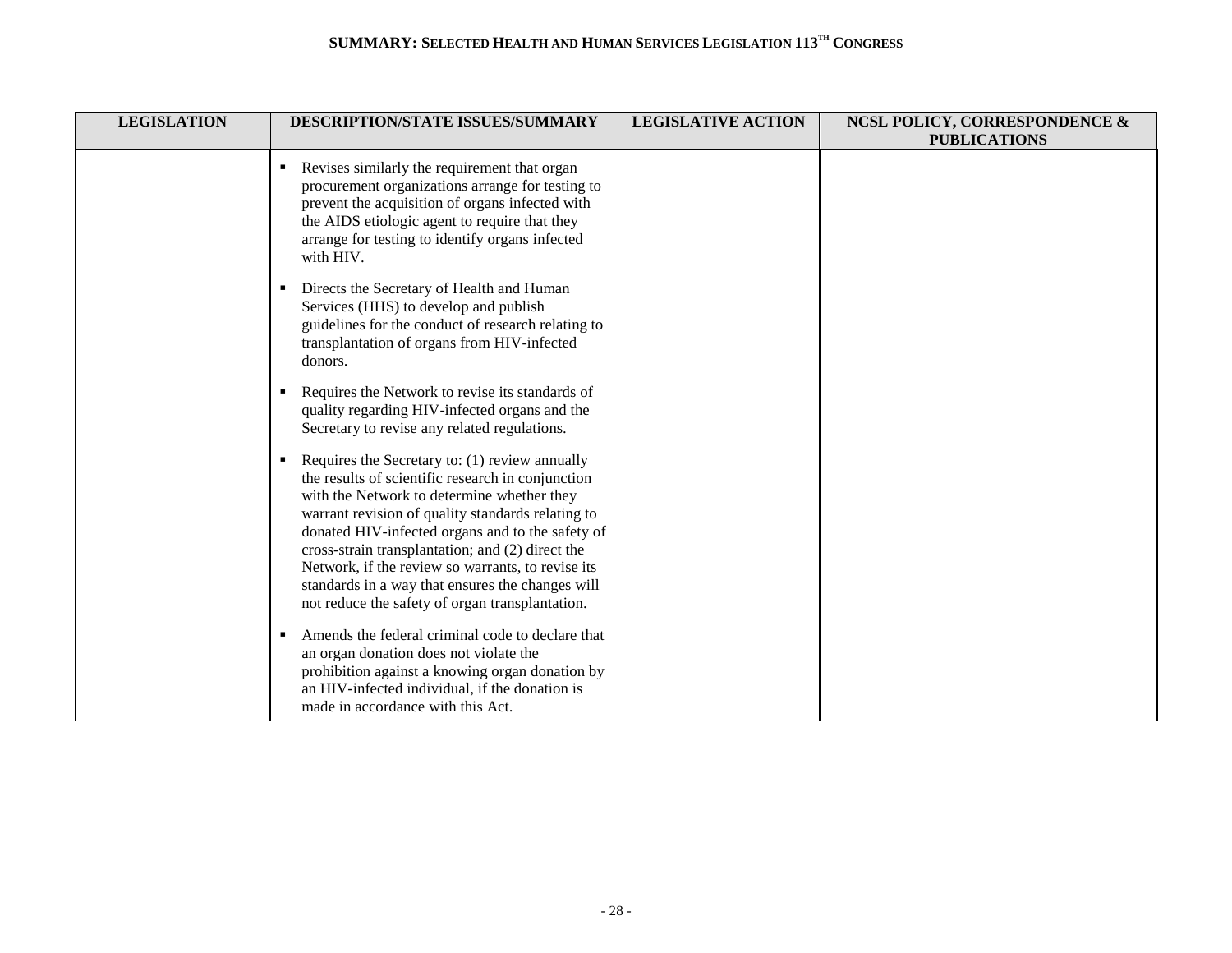| <b>LEGISLATION</b>                                                                                                                                             | <b>DESCRIPTION/STATE ISSUES/SUMMARY</b>                                                                                                                                                                                                                                                                                                                                                                                                                                                                                                                                                                                                                                                                                                                                                                                                                                                                                                                                                                                       | <b>LEGISLATIVE ACTION</b>                                                                                                                                 | <b>NCSL POLICY, CORRESPONDENCE &amp;</b>                                                                                                                                                                                                                                                                                                                                           |
|----------------------------------------------------------------------------------------------------------------------------------------------------------------|-------------------------------------------------------------------------------------------------------------------------------------------------------------------------------------------------------------------------------------------------------------------------------------------------------------------------------------------------------------------------------------------------------------------------------------------------------------------------------------------------------------------------------------------------------------------------------------------------------------------------------------------------------------------------------------------------------------------------------------------------------------------------------------------------------------------------------------------------------------------------------------------------------------------------------------------------------------------------------------------------------------------------------|-----------------------------------------------------------------------------------------------------------------------------------------------------------|------------------------------------------------------------------------------------------------------------------------------------------------------------------------------------------------------------------------------------------------------------------------------------------------------------------------------------------------------------------------------------|
| <b>Access to Emergency</b><br>Epinephrine Act (H.R.<br>2094)<br>Sponsors: Representative<br>David Roe (R-TN);<br><b>Representative Steny Hoyer</b><br>$(D-MD)$ | <b>Description</b><br>• Amends the Children's Asthma Treatment<br>Grants Program and other asthma programs to<br>encourage schools to plan for severe allergic<br>reactions.<br><b>State Issues</b><br>Provides financial incentives to states to permit<br>$\blacksquare$<br>trained school personnel to administer<br>epinephrine to students.<br><b>Summary</b><br>Amends the Children's Asthma Treatment<br>Grants Program and other asthma programs<br>administered by the Department of Health and<br>Human Services (HHS) to aid in preparing<br>schools to treat allergic reactions.<br>States would receive a preference for funding if<br>they:<br>Certify to HHS that they have reviewed their<br>civil liability protection laws and determined<br>that the laws provide adequate protection to<br>school personnel who administer<br>epinephrine; and<br>Require the States' schools to maintain a<br>supply of epinephrine in a secure location<br>and have trained personnel to administer the<br>epinephrine. | Adopted by voice vote in<br>٠<br>the House and referred to<br>the Senate Committee on<br>Health, Education, Labor<br>and Pensions (HELP).<br>(07/30/2013) | <b>PUBLICATIONS</b><br><b>NCSL Policy</b><br>• NCSL urges Congress to continue to support<br>initiatives that promote the management of<br>chronic conditions such as asthma. Early<br>diagnosis, treatment and management is key to<br>helping children with chronic conditions such<br>as asthma and diabetes to stay on grade level at<br>school and to become healthier adults |
| <b>TEMPORARY ASSISTANCE</b><br><b>FOR NEEDY FAMILIES</b><br>(TANF)                                                                                             |                                                                                                                                                                                                                                                                                                                                                                                                                                                                                                                                                                                                                                                                                                                                                                                                                                                                                                                                                                                                                               |                                                                                                                                                           |                                                                                                                                                                                                                                                                                                                                                                                    |
| <b>Preserving the Welfare</b><br><b>Work Requirement and</b><br><b>TANF Extension Act of</b><br>2013 (H.R. 890)                                                | <b>Description</b><br>Extends the authorization for the Temporary<br>Assistance for Needy Families (TANF) program                                                                                                                                                                                                                                                                                                                                                                                                                                                                                                                                                                                                                                                                                                                                                                                                                                                                                                             | Referred to the Senate<br>٠<br>Finance Committee.<br>(03/14/2013)                                                                                         | <b>NCSL Policy</b><br>NCSL supports the reauthorization of the<br>п.<br>Temporary Assistance for Needy Families<br>(TANF) program and supports the state                                                                                                                                                                                                                           |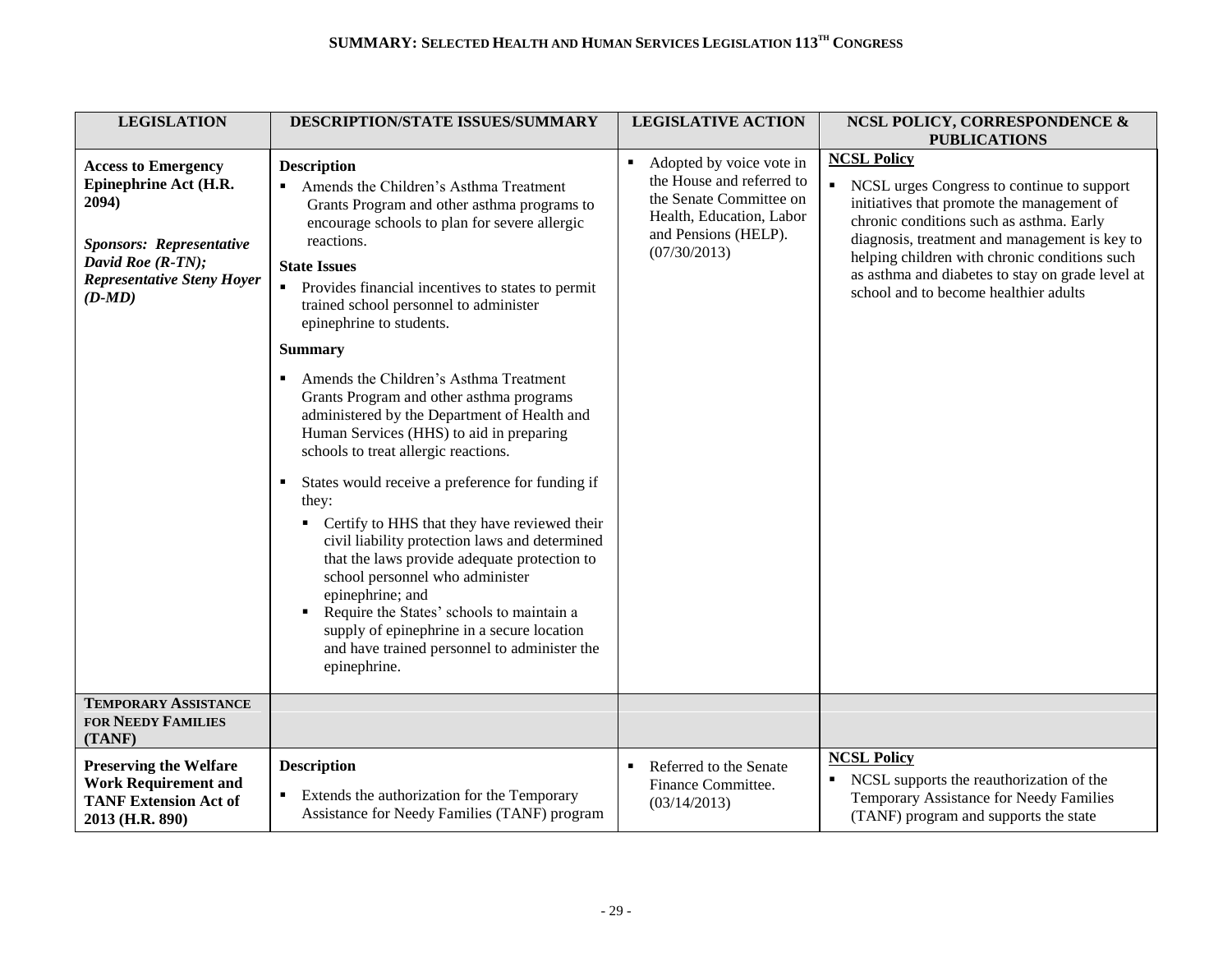| <b>LEGISLATION</b>                                  | DESCRIPTION/STATE ISSUES/SUMMARY                                                                                                                                                                                                                                                                                                                                                                                                                                                              | <b>LEGISLATIVE ACTION</b>                                                     | <b>NCSL POLICY, CORRESPONDENCE &amp;</b><br><b>PUBLICATIONS</b>                                                                                                                                |
|-----------------------------------------------------|-----------------------------------------------------------------------------------------------------------------------------------------------------------------------------------------------------------------------------------------------------------------------------------------------------------------------------------------------------------------------------------------------------------------------------------------------------------------------------------------------|-------------------------------------------------------------------------------|------------------------------------------------------------------------------------------------------------------------------------------------------------------------------------------------|
| <b>Sponsor: Representative</b><br>David Camp (R-MI) | through December 31, 2013.<br>Prohibits the HHS Secretary from implementing<br>$\blacksquare$<br>certain state flexibility options authorized under<br>current law. (Section 407 requirements <sup>8</sup> )<br><b>State Issues</b><br>Provides funding to states to provide assistance                                                                                                                                                                                                       | Adopted by the House by<br>recorded vote 246 yeas -<br>181 nays. (03/13/2013) | flexibility waivers.<br><b>Publications</b><br><b>Statement of Administrative Policy, H.R. 890-</b><br>٠.<br>Preserving Work Requirements for Welfare<br>Programs Act of 2013, March 12, 2013. |
|                                                     | to certain low-income families. The current<br>authorization expires September 30, 2013.                                                                                                                                                                                                                                                                                                                                                                                                      |                                                                               |                                                                                                                                                                                                |
|                                                     | <b>Summary</b>                                                                                                                                                                                                                                                                                                                                                                                                                                                                                |                                                                               |                                                                                                                                                                                                |
|                                                     | Prohibits the Secretary of Health and Human<br>$\blacksquare$<br>Services (HHS) from finalizing, implementing,<br>enforcing, or otherwise taking any action to give<br>effect to the Information Memorandum dated<br>July 12, 2012 <sup>9</sup> (Transmittal No. TANF-ACF-IM-<br>2012-03), or to any administrative action relating<br>to the same subject matter or that reflects the<br>same or similar policies.                                                                           |                                                                               |                                                                                                                                                                                                |
|                                                     | Prohibits the Secretary also from authorizing,<br>л.<br>approving, modifying, or extending any<br>experimental, pilot, or demonstration project<br>under the Social Security Act (SSA) that: (1)<br>waives compliance with mandatory work<br>requirements of SSA title IV part A (Temporary<br>Assistance for Needy Families) (TANF), or (2)<br>authorizes an expenditure not otherwise<br>allowable under a state TANF program with<br>respect to compliance with such work<br>requirements. |                                                                               |                                                                                                                                                                                                |
|                                                     | Rescinds and nullifies any waiver relating to the<br>subject matter of the Information Memorandum<br>granted before the enactment of this Act.                                                                                                                                                                                                                                                                                                                                                |                                                                               |                                                                                                                                                                                                |

<sup>8</sup> Mandatory Work Requirements,<http://www.law.cornell.edu/uscode/text/2/607>.

l

<sup>9</sup> Office of Family Assistance Guidance TANF-ACE-IM-2012-03[, http://www.acf.hhs.gov/programs/ofa/resource/policy/im-ofa/2012/im-ofa/2012/im201203/im201203.](http://www.acf.hhs.gov/programs/ofa/resource/policy/im-ofa/2012/im-ofa/2012/im201203/im201203)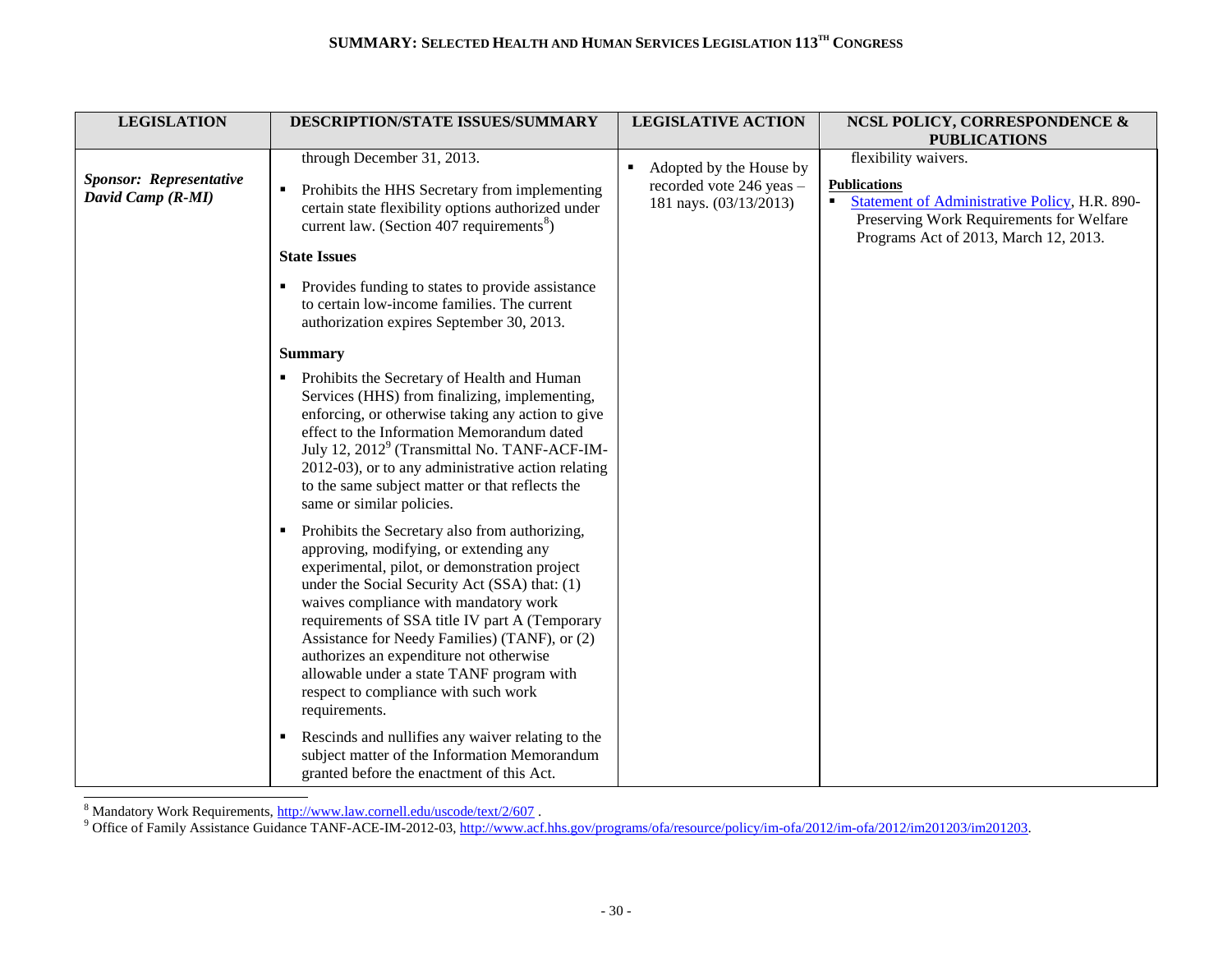| <b>LEGISLATION</b>                                                                                                                                                                                 | DESCRIPTION/STATE ISSUES/SUMMARY                                                                                                                                                                                                                                                                                                                                                                                                                                                                                                                                                                                                                                                                                                           | <b>LEGISLATIVE ACTION</b>                                                                      | <b>NCSL POLICY, CORRESPONDENCE &amp;</b><br><b>PUBLICATIONS</b> |
|----------------------------------------------------------------------------------------------------------------------------------------------------------------------------------------------------|--------------------------------------------------------------------------------------------------------------------------------------------------------------------------------------------------------------------------------------------------------------------------------------------------------------------------------------------------------------------------------------------------------------------------------------------------------------------------------------------------------------------------------------------------------------------------------------------------------------------------------------------------------------------------------------------------------------------------------------------|------------------------------------------------------------------------------------------------|-----------------------------------------------------------------|
|                                                                                                                                                                                                    | Extends through December 31, 2013, in the<br>manner authorized for FY2012, the Temporary<br>Assistance for Needy Families (TANF) Program<br>under part A of title IV of the Social Security<br>Act (except for the Contingency Fund for State<br>Welfare Programs), including the entitlement of<br>Puerto Rico, the Virgin Islands, Guam, and<br>American Samoa to matching TANF grants.<br>Makes appropriations for TANF activities<br>through calendar 2013.                                                                                                                                                                                                                                                                            |                                                                                                |                                                                 |
| <b>VETERANS</b>                                                                                                                                                                                    |                                                                                                                                                                                                                                                                                                                                                                                                                                                                                                                                                                                                                                                                                                                                            |                                                                                                |                                                                 |
| A bill to improve the<br>processing of disability<br>claims by the Department<br>of Veterans Affairs, and<br>for other purposes. (H.R.<br>2189)<br><b>Sponsor: Representative</b><br>Miller (R-FL) | <b>Description</b><br>Extends VA pensions for veterans covered by<br>Medicaid plans for services furnished in a<br>nursing facility.<br><b>State Issues</b><br>Extends the expiration date for reduction of VA<br>٠<br>pensions for beneficiaries with no dependents<br>who are covered by Medicaid plans for services<br>furnished by nursing facilities.<br><b>Summary</b><br>Extends through Sept. 30, 2018, the expiration<br>date for the reduction of VA pensions for certain<br>beneficiaries with no dependents who are<br>covered by Medicaid plans for services furnished<br>by nursing facilities.<br>The \$90 pension benefit may not be counted in<br>determining eligibility for Medicaid or the<br>patient's share of cost. | Reported as amended by<br>٠<br>the House Veterans<br><b>Affairs Committee</b><br>(09/27/2013). | <b>NCSL Policy</b><br>• NCSL has no policy.                     |
| <b>Women Veterans and</b><br><b>Other Health Care</b><br><b>Improvements Act of 2013</b>                                                                                                           | <b>Description</b><br>• Includes the provision of fertility counseling and                                                                                                                                                                                                                                                                                                                                                                                                                                                                                                                                                                                                                                                                 | S. 131 was favorably<br>reported to the Senate<br>with an amendment in                         | <b>NCSL Policy</b><br>• NCSL has no policy.                     |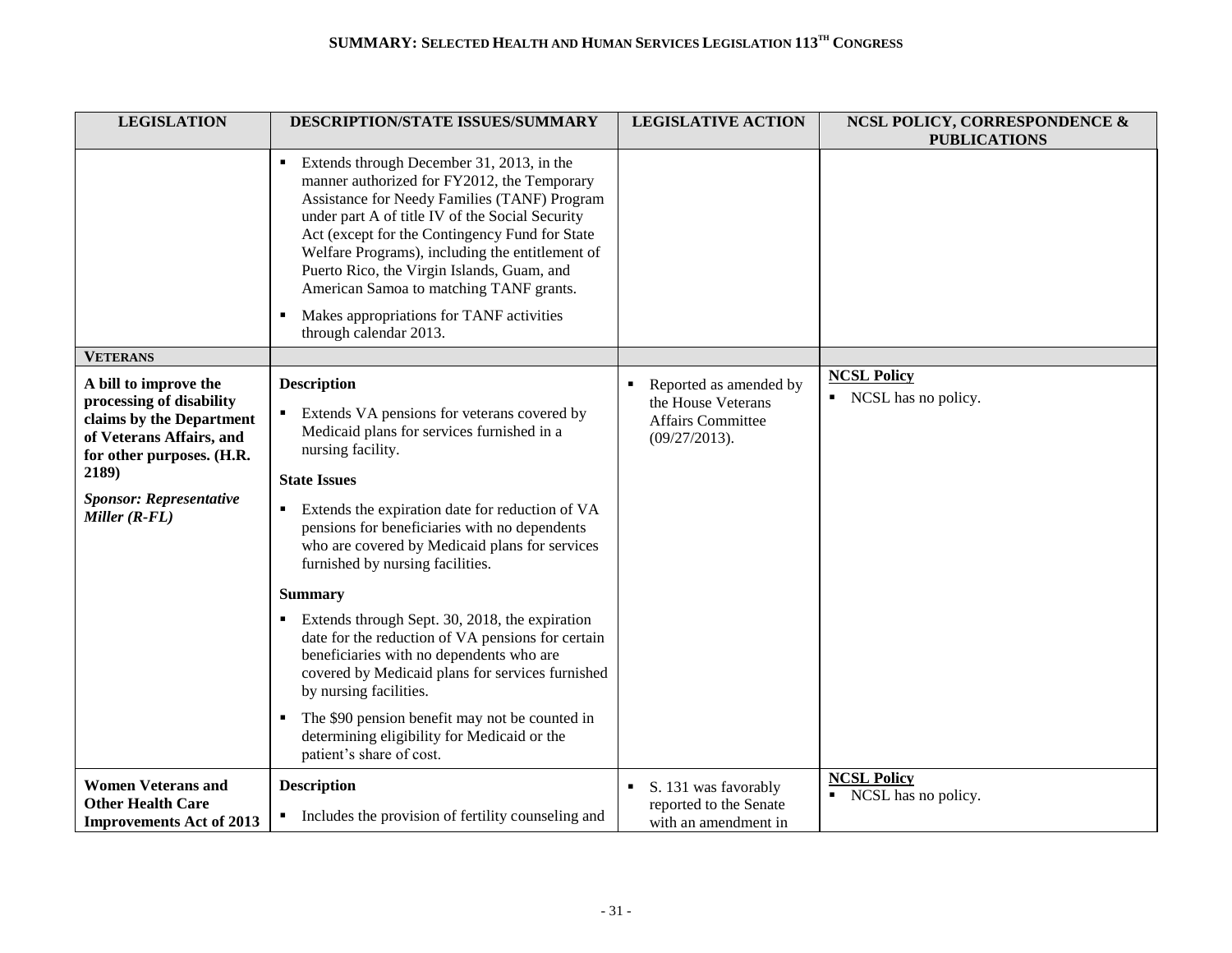| <b>LEGISLATION</b>                                                                                | DESCRIPTION/STATE ISSUES/SUMMARY                                                                                                                                                                                                                                                                                                                                                                                                                                                                                                                                                                                                                                                                                                                                                                                                                                                                                                                                                                                                                                                                                                                                                                                                                                                                                                                                                                                                                                                                                                 | <b>LEGISLATIVE ACTION</b>                                                                                                                                                                                                                    | <b>NCSL POLICY, CORRESPONDENCE &amp;</b><br><b>PUBLICATIONS</b> |
|---------------------------------------------------------------------------------------------------|----------------------------------------------------------------------------------------------------------------------------------------------------------------------------------------------------------------------------------------------------------------------------------------------------------------------------------------------------------------------------------------------------------------------------------------------------------------------------------------------------------------------------------------------------------------------------------------------------------------------------------------------------------------------------------------------------------------------------------------------------------------------------------------------------------------------------------------------------------------------------------------------------------------------------------------------------------------------------------------------------------------------------------------------------------------------------------------------------------------------------------------------------------------------------------------------------------------------------------------------------------------------------------------------------------------------------------------------------------------------------------------------------------------------------------------------------------------------------------------------------------------------------------|----------------------------------------------------------------------------------------------------------------------------------------------------------------------------------------------------------------------------------------------|-----------------------------------------------------------------|
| (S. 131, H.R. 958)<br><b>Sponsors: Senator Murry</b><br>(D-WA), Representative<br>Larsen $(D-WA)$ | treatment within authorized Department of<br>Veterans Affairs (VA) medical services.<br><b>State Issues</b><br>Provides health care and supportive assistance to<br>women veterans and their families.<br><b>Summary</b><br>Includes fertility counseling and treatment within<br>authorized Department of Veterans Affairs (VA)<br>medical services.<br>Directs the Secretary of Veterans Affairs to<br>п<br>furnish counseling and treatment, including the<br>use of assisted reproductive technology, to a<br>spouse or surrogate of a severely wounded, ill, or<br>injured veteran who has an infertility condition<br>incurred or aggravated in the line of duty and<br>who is enrolled in the VA health care system, as<br>long as the spouse and veteran apply jointly for<br>such counseling and treatment.<br>Authorizes the Secretary to pay to assist in the<br>adoption of one or more children.<br>Directs the Secretary to: (1) report annually to<br>$\blacksquare$<br>the congressional veterans committees on the<br>counseling and treatment provided under this<br>Act; $(2)$ prescribe regulations on the furnishing<br>of counseling, treatment, and adoption<br>assistance; and (3) coordinate the furnishing of<br>counseling and treatment with that provided by<br>the Department of Defense (DOD).<br>Directs the Secretary to facilitate research<br>conducted collaboratively by the Secretaries of<br>Defense and Health and Human Services (HHS)<br>to improve the VA's ability to meet the long- | the nature of a substitute<br>by the Senate Veterans'<br>Affairs Committee. S<br><b>Rept 113-</b><br>106(09/17/2013)<br>The House bill, H.R. 958<br>٠<br>was referred to the House<br>Subcommittee on<br>Military Personnel.<br>(03/14/2013) |                                                                 |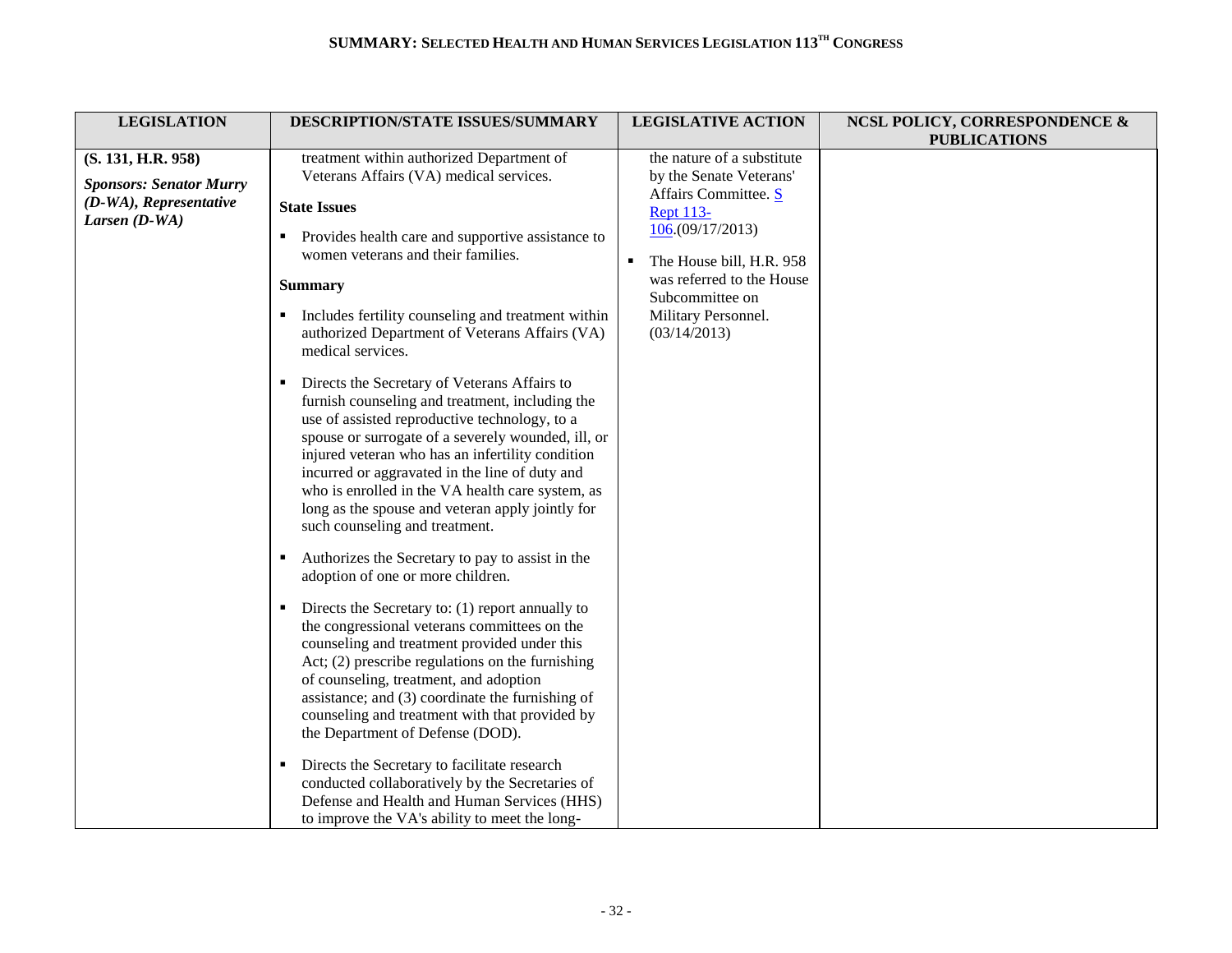| <b>LEGISLATION</b> | DESCRIPTION/STATE ISSUES/SUMMARY                                                                                                                                                                                                                                                                                                                                                          | <b>LEGISLATIVE ACTION</b> | <b>NCSL POLICY, CORRESPONDENCE &amp;</b><br><b>PUBLICATIONS</b> |
|--------------------|-------------------------------------------------------------------------------------------------------------------------------------------------------------------------------------------------------------------------------------------------------------------------------------------------------------------------------------------------------------------------------------------|---------------------------|-----------------------------------------------------------------|
|                    | term reproductive health care needs of veterans<br>who have a service-connected genitourinary<br>disability or a condition that was incurred or<br>aggravated in the line of duty, such as a spinal<br>cord injury, that affects the veterans' ability to<br>reproduce.                                                                                                                   |                           |                                                                 |
|                    | Requires the Secretary to enhance the<br>$\blacksquare$<br>capabilities of the VA women veterans contact<br>center: $(1)$ to respond to requests for assistance<br>with accessing VA health care and benefits, and<br>(2) for referral to community resources to obtain<br>assistance with services not furnished by the VA.                                                              |                           |                                                                 |
|                    | Amends the Caregivers and Veterans Omnibus<br>Health Services Act of 2010 relating to a pilot<br>program of group retreat reintegration and<br>readjustment counseling for women veterans<br>recently separated from service to: (1) increase<br>from at least 3 to at least 14 the number of<br>locations for counseling, and (2) extend the pilot<br>program for an additional 2 years. |                           |                                                                 |
|                    | • Directs the Secretary to carry out a pilot program<br>of providing child care assistance to veterans<br>receiving or in need of VA readjustment<br>counseling and related mental health services.                                                                                                                                                                                       |                           |                                                                 |
|                    | Directs the Secretary to impose, as a contract<br>$\blacksquare$<br>condition, a contractor user fee with respect to<br>each contract entered into by the VA for a good<br>or service. Provides for the determination of fee<br>amounts. Authorizes the Secretary to waive the<br>fee if the contractor is an individual or a small<br>business.                                          |                           |                                                                 |
|                    | Establishes within the Treasury, the Department<br>٠<br>of Veterans Affairs Fertility Counseling and<br>Treatment Fund and provides for all contractor                                                                                                                                                                                                                                    |                           |                                                                 |